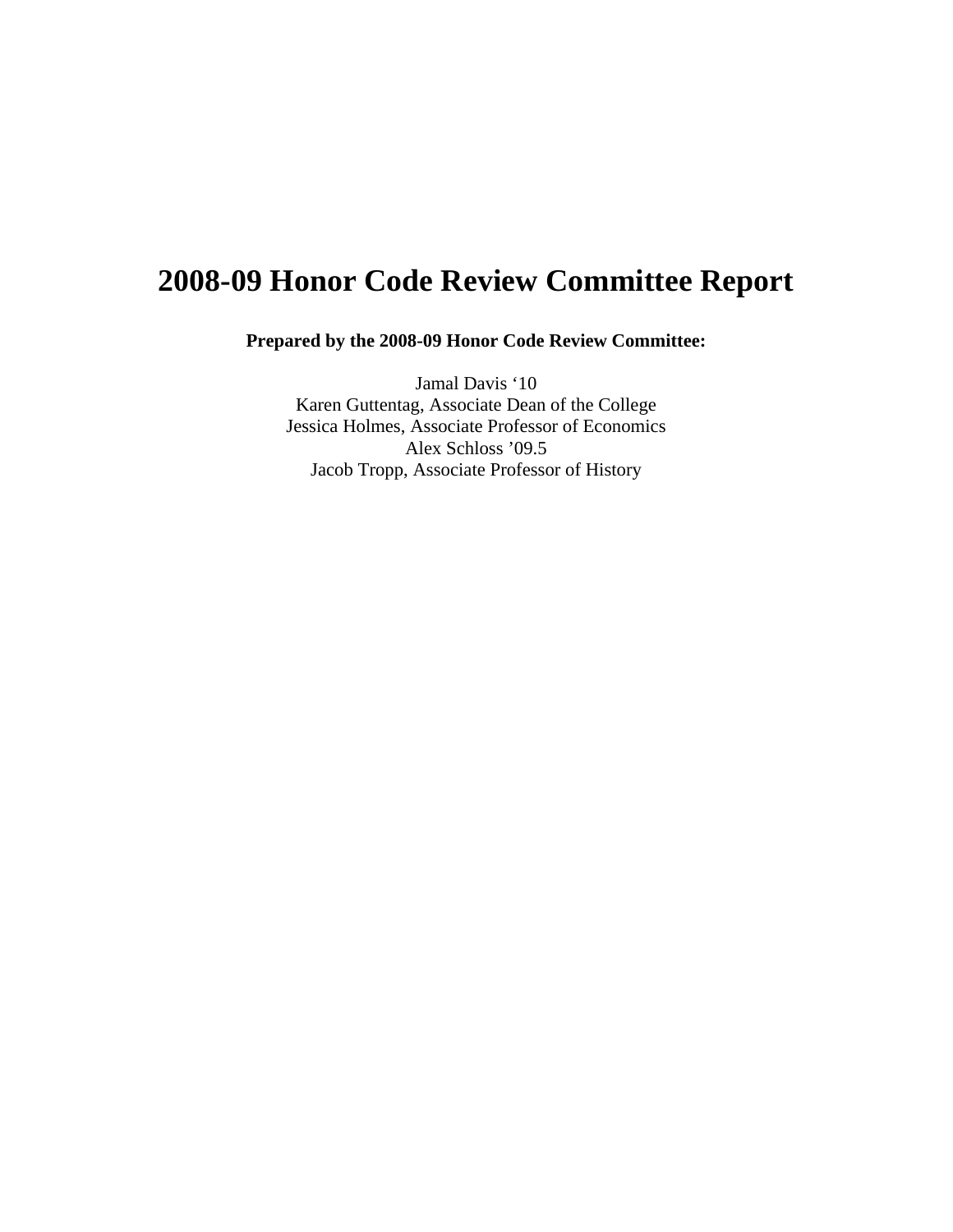# Table of Contents

|    | Honor Code Review Committee Membership                                |                    |  |  |  |  |  |  |
|----|-----------------------------------------------------------------------|--------------------|--|--|--|--|--|--|
| П. | Scope of Task                                                         | Page 3             |  |  |  |  |  |  |
|    | <b>III.</b> Review Process                                            | Page 4             |  |  |  |  |  |  |
|    | IV. What We Have Learned about Environments Successful at Maintaining | Page 4             |  |  |  |  |  |  |
|    | Academic Integrity                                                    |                    |  |  |  |  |  |  |
|    | A. National patterns and lessons                                      |                    |  |  |  |  |  |  |
|    | B. Applications to Middlebury                                         | Page 5             |  |  |  |  |  |  |
|    | V. What We Have Learned about Academic Dishonesty                     | Page 6             |  |  |  |  |  |  |
|    | A. Defining academic dishonesty                                       | Page 6             |  |  |  |  |  |  |
|    | B. National data on cheating and plagiarism                           | Page 6             |  |  |  |  |  |  |
|    | C. Middlebury data on cheating and plagiarism                         | Page 7             |  |  |  |  |  |  |
|    | D. Where cheating happens at Middlebury                               | Page 8             |  |  |  |  |  |  |
|    | E. Costs to the Middlebury community                                  | Page 8             |  |  |  |  |  |  |
|    | 1. Grading curves                                                     | Page 8             |  |  |  |  |  |  |
|    | 2. Assignment creativity                                              | Page 8             |  |  |  |  |  |  |
|    | 3. Environment of trust                                               | Page 8             |  |  |  |  |  |  |
|    | VI. Focus Issues and Resulting Recommendations                        | Page 9             |  |  |  |  |  |  |
|    | A. Issues and recommendations involving changes to the Honor          | Page 9             |  |  |  |  |  |  |
|    | Code Constitution                                                     |                    |  |  |  |  |  |  |
|    | 1. Faculty presence during exams                                      | Page 9             |  |  |  |  |  |  |
|    | 2. Judicial process                                                   | Page 11            |  |  |  |  |  |  |
|    | 3. New student Honor Code orientation                                 | Page 12            |  |  |  |  |  |  |
|    | B. Additional issues and recommendations not involving changes        | Page 12            |  |  |  |  |  |  |
|    | to the Honor Code Constitution                                        |                    |  |  |  |  |  |  |
|    | 1. Culture of academic integrity                                      | Page 12            |  |  |  |  |  |  |
|    | 2. Student reporting requirement                                      | Page 13            |  |  |  |  |  |  |
|    | 3. Self-scheduled and take-home exams                                 | Page 14            |  |  |  |  |  |  |
|    | 4. Severity of sanctions                                              | Page 15            |  |  |  |  |  |  |
|    | 5. Student instruction on plagiarism and proper                       | Page 16            |  |  |  |  |  |  |
|    | citation practices                                                    |                    |  |  |  |  |  |  |
|    | 6. Academic Judicial Board                                            | Page 17            |  |  |  |  |  |  |
|    | 7. Issues for further consideration                                   | Page 17            |  |  |  |  |  |  |
|    | a. ADA issues                                                         |                    |  |  |  |  |  |  |
|    | Disclosure of judicial history<br>b.                                  |                    |  |  |  |  |  |  |
|    | Honor Code procedures<br>c.                                           |                    |  |  |  |  |  |  |
|    | Additional questions of academic integrity<br>d.                      |                    |  |  |  |  |  |  |
|    |                                                                       |                    |  |  |  |  |  |  |
|    | Appendices                                                            | Page 19            |  |  |  |  |  |  |
|    | A. Current Honor Code Constitution                                    |                    |  |  |  |  |  |  |
|    | B. Honor Code Constitution with Recommended Changes                   |                    |  |  |  |  |  |  |
|    | C. Excerpted Notes from April 2008 Faculty Meeting                    |                    |  |  |  |  |  |  |
|    | D. HCRC Letter to The Campus                                          | Page 25            |  |  |  |  |  |  |
|    | E. Detailed AJB History Since Spring 2004                             | Page 27            |  |  |  |  |  |  |
|    | F. Resources for Faculty and Students                                 | Page 31<br>Page 32 |  |  |  |  |  |  |
|    | G. Compiled Community Feedback                                        |                    |  |  |  |  |  |  |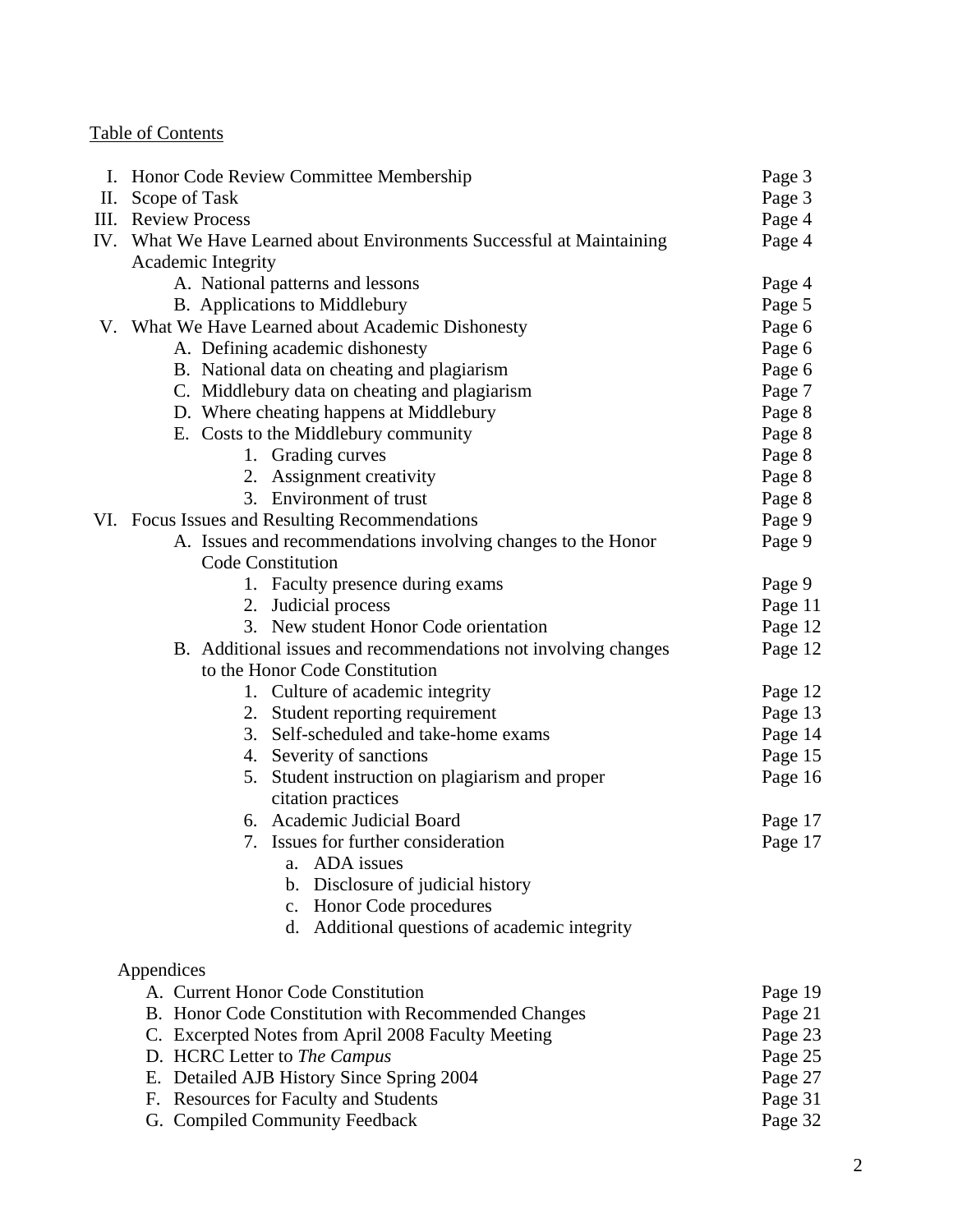### I. Honor Code Review Committee Membership

The constitution of the Middlebury College Honor Code includes the following requirement in *Article IV. Amendment Procedures and Review Committee*:

b. At least every fourth year, a committee consisting of two faculty members, two students (one of whom will be the current co-chair of the Academic Judicial Board), and a member from the Dean of the College Office shall examine the honor system and its operation and make any appropriate recommendations for revision to the faculty and the Community Council. Faculty members will be selected by the Faculty Council, the second student member by the Student Government Association, and the dean by the Dean of the College or his/her designate.

The 2008-09 academic year marks the four-year interval since the last committee review in 2004-05. In the summer of 2008, the 2008-09 Honor Code Review Committee (HCRC) was assembled per the process above, as follows:

- Faculty Member: Associate Professor Jessica Holmes, Economics
- Faculty Member: Associate Professor Jacob Tropp, History
- Academic Judicial Board Co-chair: Alex Schloss '09.5
- Student Government Association designee: Jamal Davis '10
- Dean of the College designee: Associate Dean of the College Karen Guttentag

# II. Scope of Task

In some ways our agenda began to take shape last spring prior to the formation of the committee. At the end of the winter of 2008, the Economics Department submitted a proposal to the Faculty Council requesting an institutional policy change allowing faculty to be present during exams. Faculty Council explored this possibility, and led a vigorous discussion at the April 2008 faculty meeting. At the discussion's conclusion, the faculty passed the following motion: "Faculty wish the entire College community to engage in a thorough review of the Constitution of the Undergraduate Honor System, that will consider proctoring, to commence in 2008-09." Complete notes from this meeting are enclosed in Appendix C.

When the regularly scheduled HCRC review began in the fall of 2008, we acknowledged this motion and began defining our task. As noted above in Article IV, section B, the purpose of the review process is to "examine the honor system and its operation and make any appropriate recommendations for revision." The breadth of this language allows the community to identify for itself what Honor Code issues need attention at any given time. Although the topic of permitting faculty to be present during exams had already been identified, we wanted to invite the community to raise additional concerns. We therefore organized our work around the following questions:

- 1. Is the Honor Code working?
	- Are cheating and plagiarism happening at rates that are unacceptable?
	- Are students responding in the ways the Honor Code requires, e.g. proctoring each other and taking action when violations occur?
	- Are faculty members responding in the way the Honor Code requires, e.g. providing clear information to students about what behaviors constitute cheating in their classes, taking violations to the Academic Judicial Board, and not proctoring student exams?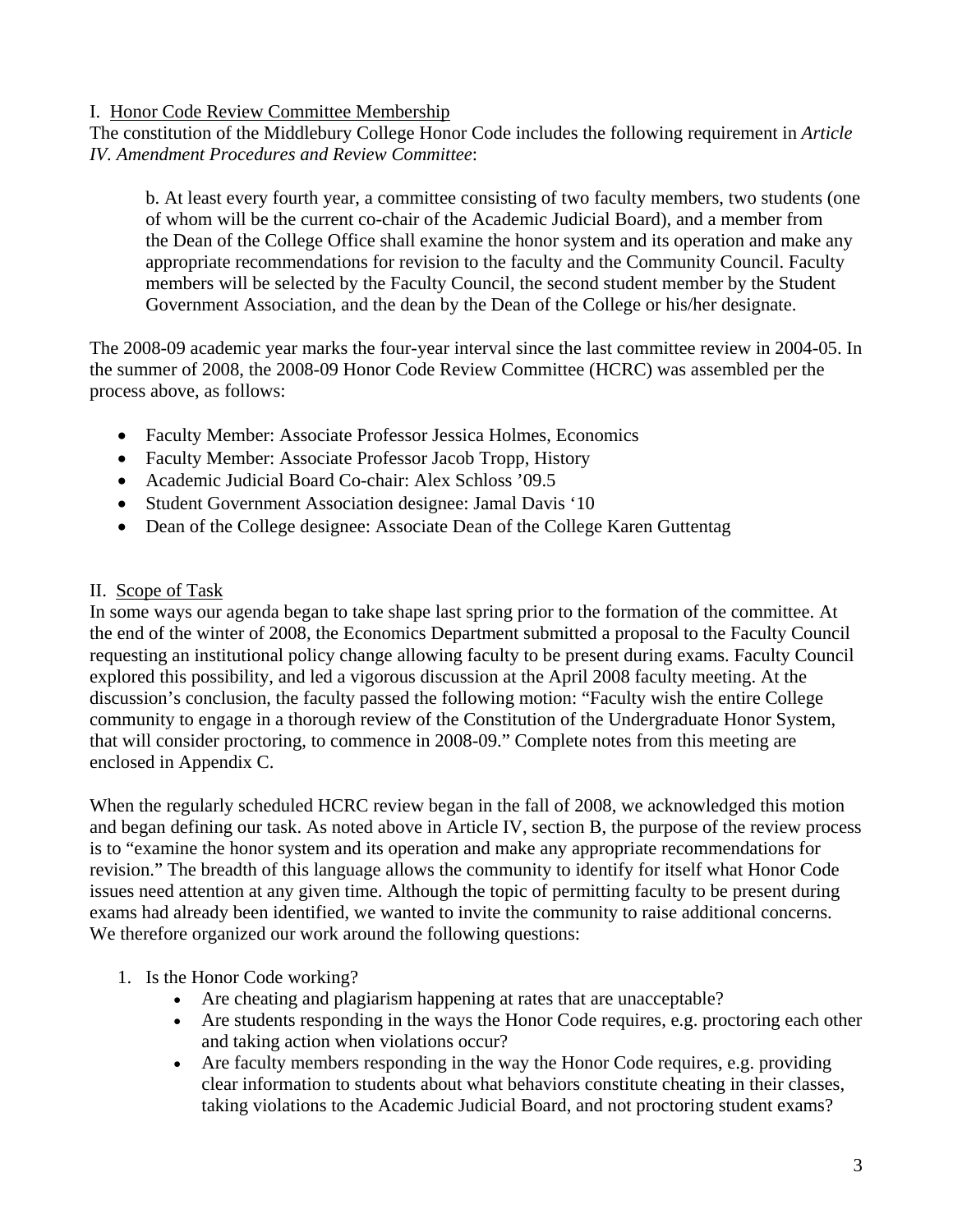- <span id="page-3-0"></span>2. Which parts of the Honor Code are particularly successful?
- 3. Which parts of the Honor Code are particularly problematic?
- 4. What solutions would address these problems?

As we began to compile feedback, however, we came to define our task not as simply examining the policies and process of the Honor Code, but as an exploration of the state of academic integrity at Middlebury. As a result, we have attempted in this report to share our thoughts not only on the Honor Code itself, but on how changes to the Honor Code and other campus policies and patterns can best cultivate a thriving culture of academic integrity.

# III. Review Process

After brief correspondence throughout the summer, the HCRC began meeting on a weekly basis on September 15 and have maintained a weekly meeting schedule throughout the 2008-09 year. Our calendar of activities included the following:

- *September:* Defined our goals and developed a plan of action. Authored a letter to *The Campus*  informing the community of our task and inviting participation (see Appendix D)
- *October:* Began meeting with small groups of faculty members to invite their feedback
- *November:* Sent email to all students, staff and faculty inviting them to share their anonymous answers to the questions noted above, and to indicate their willingness to participate in focus groups. Ongoing small group meetings with faculty.
- *December:* Ongoing small group meetings with faculty; preliminary review of feedback from blog and focus groups. Invited 70+ students to participate in January focus groups.
- *January:* Ongoing small group meetings with faculty. Larger focus groups with students. Continued review of feedback from blog and from focus groups. Met with senior academic administrators to clarify procedures surrounding submission of report, voting process, etc.
- *February:* Posted all community feedback on the HCRC Web site. Developed recommendations and drafted report. Submitted report to Student Government Association, Community Council and Faculty Council.

# IV. What We Have Learned About Environments Successful at Maintaining Academic Integrity

# A. *National patterns and lessons*

The most thorough studies of those college environments that best sustain high levels of academic integrity suggest that the presence of explicit honor codes or cheating policies themselves are usually *not* the most critical factors for success. Instead, integrity seems to be most robust when all involved parties—students, faculty, administrators, and staff—collectively envision and sustain it as a central dimension of an institution's educational values and mission.<sup>[1](#page-3-0)</sup> Evidence suggests that when students are incorporated into a college community in which they sense that their teachers, the administration, and their fellow students are all committed to academic integrity, they are much less likely to respond to academic pressure by resorting to dishonest strategies.

The building blocks of communities with strong cultures of academic integrity, which may or may not involve the presence of an Honor Code, appear to include a combination of elements:

 $\overline{a}$ <sup>1</sup> Donald L. McCabe, "It Takes a Village: Academic Dishonesty and Educational Opportunity," Liberal Education 91, no. 3 (2005): 26-31.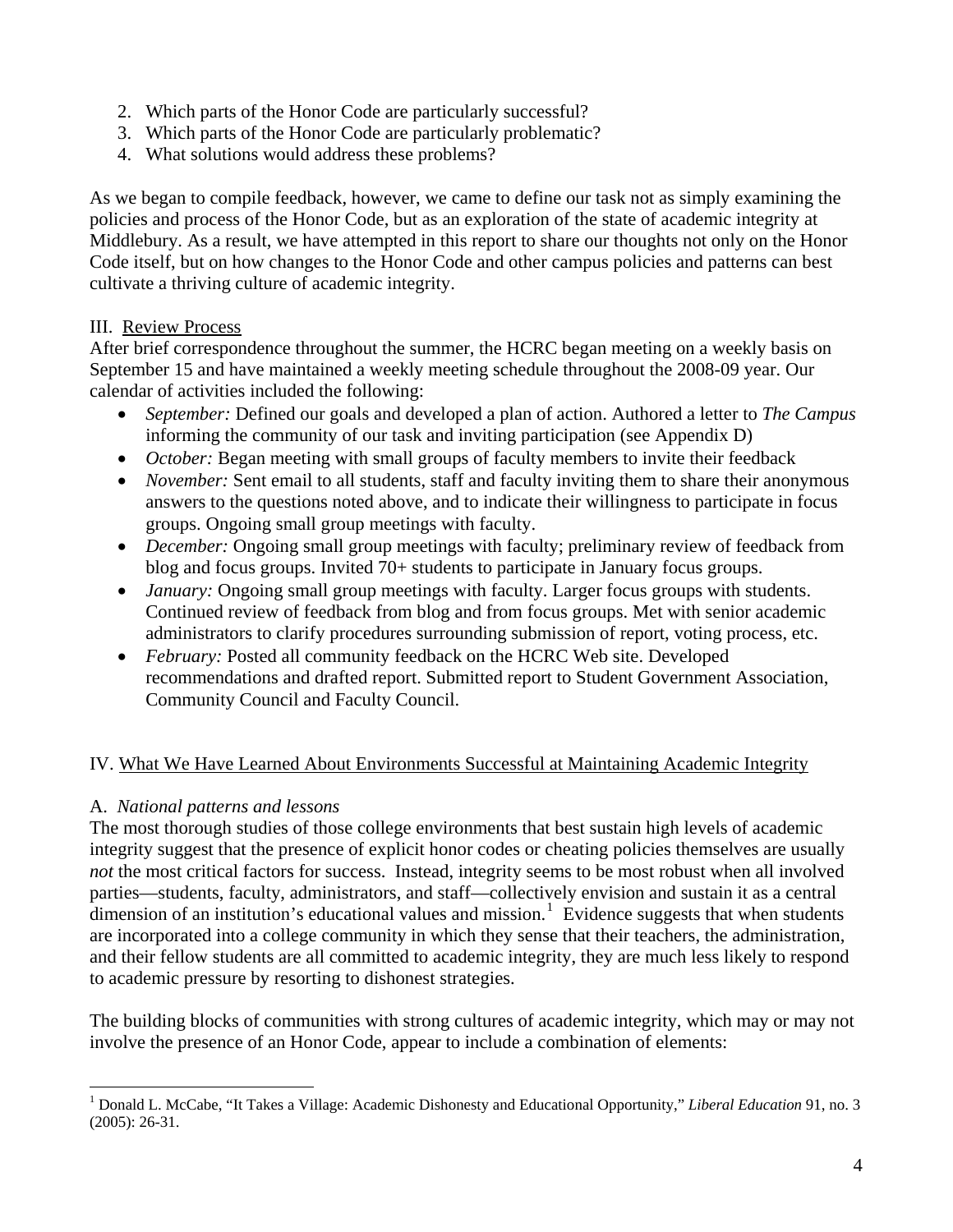- <span id="page-4-0"></span>• Administrators and faculty clearly and regularly communicate their belief in high standards of academic integrity
- Faculty clearly explain to students their approaches to academic integrity
- Students play a significant part in the judicial process that hears cheating and plagiarism cases
- The community actively discusses ethical issues and community values and acts consistently in support of those values
- New student orientation activities underscore the tradition of honor
- College policies and sanctions consistently confirm that students who cheat will be held accountable.<sup>[2](#page-4-0)</sup>

As he reflects upon more than fifteen years of research on cheating, Donald McCabe observes that "Our goal should not simply be to reduce cheating; rather, our goal should be to find innovative and creative ways to use academic integrity as a building block in our efforts to develop more responsible students and, ultimately, more responsible citizens."<sup>[3](#page-4-0)</sup> McCabe goes on to note that to accomplish this, "some balance of punishment and proactive strategies will be optimal on each campus."[4](#page-4-0)

The recommendations in this report are thus oriented towards this broader purpose: to help Middlebury cultivate a robust culture of academic integrity that is actively maintained by all of its members.

# B. *Applications to Middlebury*

Most students, who responded to the survey, report deeply valuing the Honor Code and what it stands for. However, while student orientation activities include inspiring speeches on academic integrity, and the Honor Code signing ceremony, after this first week, discussion of the broader issues of academic integrity fall by the wayside. Students' experience of the Honor Code is then essentially reduced to the academic practice of signing the pledge on assignments, which some students find very meaningful and others do not; and discerning for each class what activities are and are not permitted by the professor. Students do, however, report that they are truly appreciative when professors take the time to discuss the Honor Code at the beginning of the class. Students and faculty acknowledge that these discussions sometimes include a number of key elements: discussion of the importance of academic integrity; the kind of trust they hope to build with the students in the class during the semester; the impact cheating would have on the rest of the students in the class; their policies regarding authorized aid and practices for each assignment; policies around late assignments; and other topics that invite students to understand that they are part of a community contract with that professor and their classmates around a shared academic endeavor. Middlebury professors who routinely discuss these elements explicitly with their students report both positive feedback and positive results, and their students concur.

Regarding student role in the judicial process, Middlebury's Academic Judicial Board (AJB) is made up of four students, two faculty members, and one dean, providing students with a potential majority vote in outcomes. Middlebury's Honor Code orientation consists of several elements, including a printed Honor Code handbook for all new students; focused discussions on the Honor Code with first-

 $\overline{a}$  $2$  Donald L. McCabe, Linda Klebe Trevino, and Kenneth D. Butterfield, "Cheating in Academic Institutions: A Decade of Research," *Ethics and Behavior* 11, no. 3 (2001): 219-232. 3

 $3$  McCabe, "It Takes a Village."

<sup>4</sup> Ibid.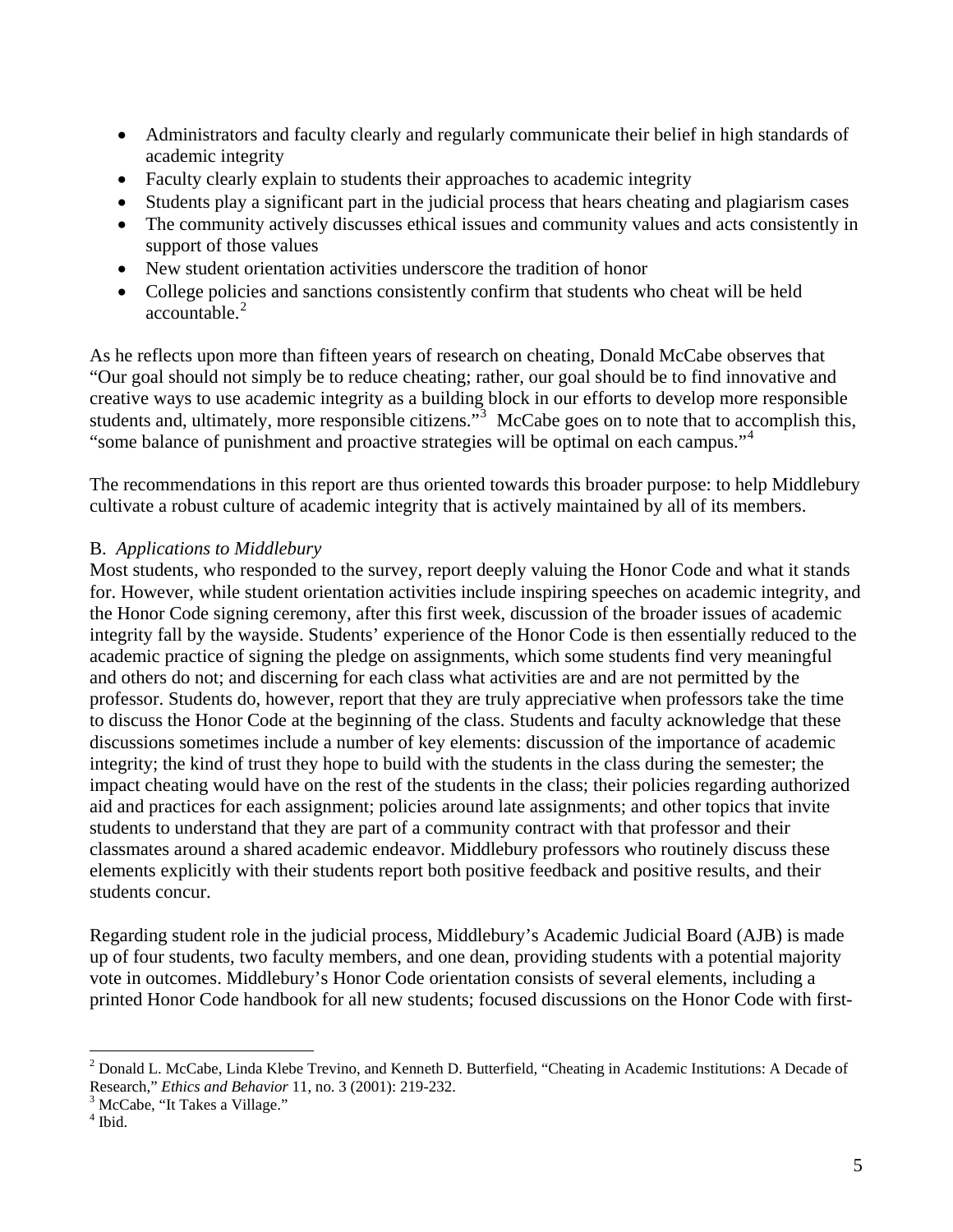<span id="page-5-0"></span>year seminar instructors; and a student-led overview and signing ceremony. The signatures of all students on the Honor Code roster are displayed in McCullough during their time at Middlebury.

Finally, Middlebury has in place judicial processes and sanctioning guidelines that, when followed, hold students consistently accountable for academic dishonesty. That is, when these processes are utilized, students who commit different levels of academic dishonesty can expect similar outcomes regardless of their professor or field of discipline. We note, however, that community feedback suggests that faculty do not always adhere to the guidelines of the judicial process for a variety of reasons explored below. We also note that our community is less successful at incorporating the exploration of academic and non-academic integrity throughout the student experience; this, too, is discussed below.

#### V. What We Have Learned about Academic Dishonesty

# A. *Defining academic dishonesty*

National and Middlebury-based research and community feedback has identified a wide range of behaviors that clearly reflect academic dishonesty. These include but are not limited to copying from another student's exam, lab report or paper; bringing notes into an exam; leaving notes in the bathroom; signaling friends during an exam through non-verbal cues or text messages; consulting information on programmable calculators and PDAs (e.g., Palm Pilots); using cell phones to call friends while in the bathroom; receiving information about the exam from earlier test-takers; sharing information with later test-takers; collaborating on assignments meant to be completed alone; involving parents or friends inappropriately in the editing and proofreading process; copying facts and ideas without citing sources or direct quotations; padding bibliographies with unused sources; and falsifying research data.

# B. *National data on cheating and plagiarism*

Evidence suggests that cheating and plagiarism are prevalent on college campuses, and always have been. In a review of over 100 studies of academic dishonesty in higher education between 1970 and 1996, Whitley<sup>[5](#page-5-0)</sup> finds a mean prevalence of academic dishonesty of 70%, of cheating on exams of 43%, and of plagiarism of 47%. Still more disheartening is the suggestion that cheating has increased over time, particularly among women and in exam settings.<sup>[6](#page-5-0)</sup> The first large-scale study of academic dishonesty was conducted by Bill Bowers in 1964; in his survey of over 5000 students at 99 institutions, 39% admitted to serious test cheating, 65% admitted to serious plagiarism and 75% admitted to at least one form of serious academic dishonesty.<sup>[7](#page-5-0)</sup> In a follow-up study of 6000 students at 31 institutions conducted thirty years later by McCabe and Trevino, $864\%$  $864\%$  of students admitted to serious test cheating, 66% admitted to serious plagiarism and 82% admitted to at least one form of serious dishonesty. This growth in prevalence may be due to changing cultural norms (e.g., cheating is more acceptable), although McCabe observes that this may also mean higher rates of disclosure on the survey rather than an actual rise in cheating behavior.<sup>[9](#page-5-0)</sup> The authors also note that the growth in

<sup>9</sup> McCabe, "It Takes a Village."

 $\overline{a}$ 5 Bernard E. Whitley, Jr., "Factors Associated with Cheating Among College Students: A Review," *Research in Higher Education* 39, no. 3 (1998): 235-274.

<sup>&</sup>lt;sup>6</sup> McCabe et al., "Cheating in Academic Institutions."

<sup>7</sup> William J. Bowers, *Student Dishonesty and its Control in College* (New York: Bureau of Applied Social Research, Columbia University, 1964), as cited in McCabe et al., "Cheating in Academic Institutions."

<sup>&</sup>lt;sup>8</sup> Donald L. McCabe and Linda Klebe Trevino, "Academic Dishonesty: Honor Codes and Other Contextual Influences," *Journal of Higher Education* 64 (1993): 522-538. 9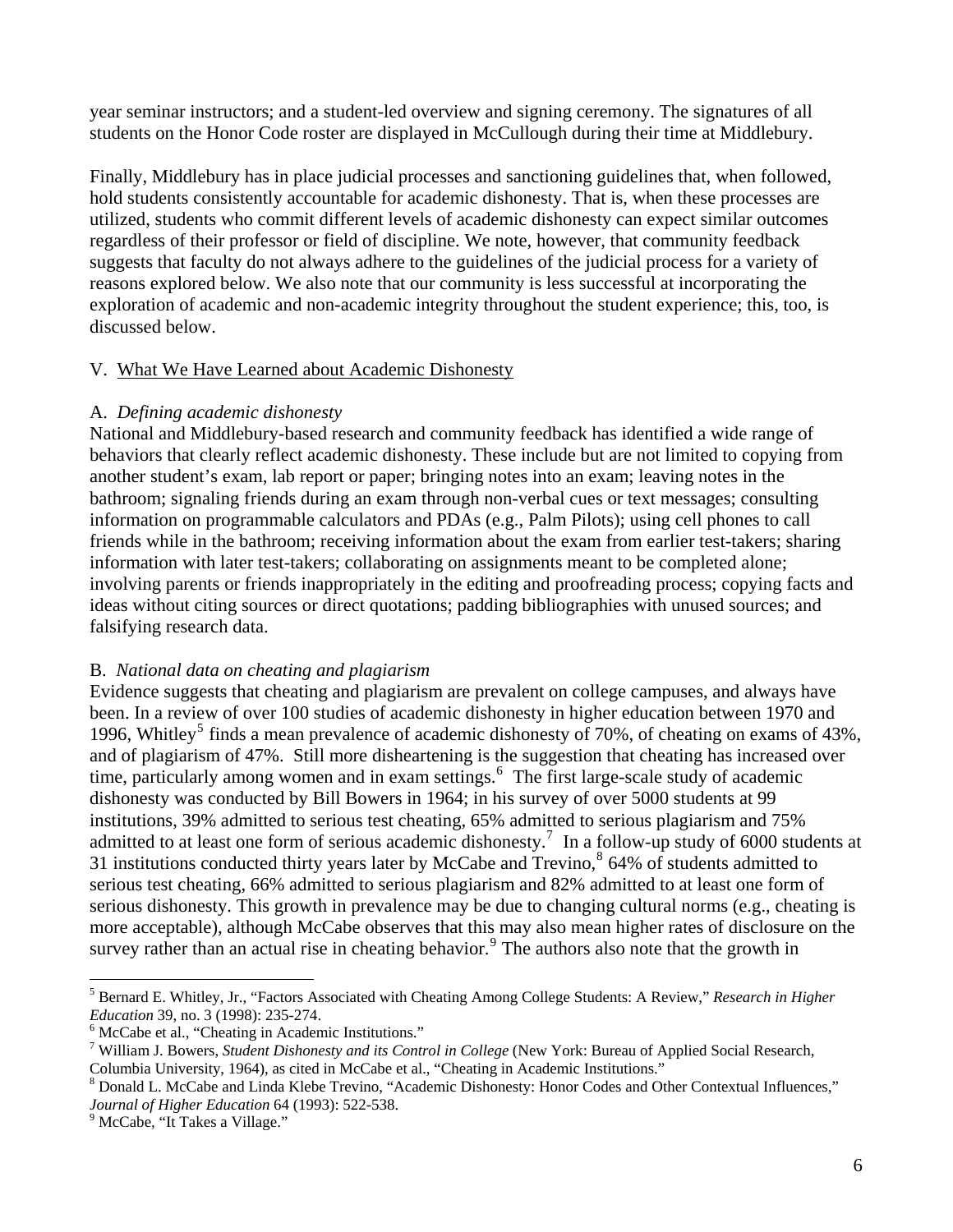<span id="page-6-0"></span>technology makes cheating both easier to do and harder to detect (e.g., cell phones, PDAs, programmable calculators, growth in web sites that sell papers, etc.). There have even been "how to" books published on cheating and getting away with it. $^{10}$  $^{10}$  $^{10}$ 

# C. *Middlebury data on cheating and plagiarism*

Middlebury is not immune to cheating and plagiarism. In Gus Jordan's 1998 survey of 176 Middlebury College students, 31% of students admitted to cheating on at least one paper or exam and an additional 24% reported cheating or plagiarizing on homework and/or lab assignments the semester prior to the survey. Thus more than half of the students (55%) reported committing some form of academic dishonesty in the target semester. Jordan notes, however, that in the Fall 1998 semester in which he gathered his data, "176 students completed over 7800 assignments in all courses, averaging over 45 assignments per student. Students upheld the honor code on approximately 93% of this work. Most students were acting with academic integrity most of the time."<sup>[11](#page-6-0)</sup>

In another survey of 484 Middlebury College students in 2008,<sup>[12](#page-6-0)</sup> 36% admitted to giving unauthorized aid during their college career; this number jumped to 44% when the sample was limited to seniors. Among those who admitted to academic dishonesty, 33% reported that they engage in such behavior at least once a semester. More than half of all sophomores, juniors and seniors (54%) have witnessed academic dishonesty by others with about 63% observing it at least once per semester. Among those who witnessed cheating, 97% failed to report the incident.

Records from Middlebury's AJB provide insight into the types of cases that have been reported, and how they have been resolved.

| Academic Year    | Plagiarism | Cheating | Total | <b>Outcomes</b>                                     |
|------------------|------------|----------|-------|-----------------------------------------------------|
| 2004-05          |            | o        |       | 9 guilty; 2 not guilty (cheating)                   |
| 2005-06          |            |          | 17    | 14 guilty; 3 not guilty (2 cheating, 1 plagiarism)  |
| 2006-07          |            | 14       | 21    | 11 guilty; 10 not guilty (8 cheating; 2 plagiarism) |
| 2007-08          |            |          |       | 6 guilty; 3 not guilty (1 cheating; 2 plagiarism)   |
| $2008 - 09^{13}$ |            |          | 10    | 10 guilty                                           |

See Appendix E for a detailed history of judicial cases from the fall semester of 2004 –Winter Term 2009. It must be noted that cases of alleged academic dishonesty are widely acknowledged to be underreported; see "Student Reporting Requirement" for more information.

Not surprisingly, the feedback the HCRC received both online and in focus groups suggests a diversity of perceptions about academic dishonesty on campus. Many faculty members think that cheating happens at "an alarmingly high" or "unacceptable" rate, while others report witnessing "no evidence of cheating." Similarly, many students think "cheating is still a problem on campus" while others "have never seen anyone break the Honor Code." Nonetheless, the data above, as well as the on-line and focus-group feedback confirm the presence of a variety of dishonest academic practices at Middlebury.

 $\overline{a}$ 

<sup>&</sup>lt;sup>10</sup>Michael Moore, *Cheating 101: The Benefits and Fundamentals of Earning the Easy "A"* (Hopewell, NJ: Moore Publishing, 1991).<br><sup>11</sup> Gus Jordan, "Academic Integrity at Middlebury College," (report to the Middlebury faculty, October 1, 2001).

<sup>&</sup>lt;sup>12</sup> The online survey was a conducted by a student as part of a project for the course "Economics of Sin," Spring 2008.

<sup>&</sup>lt;sup>13</sup> Through February 2009.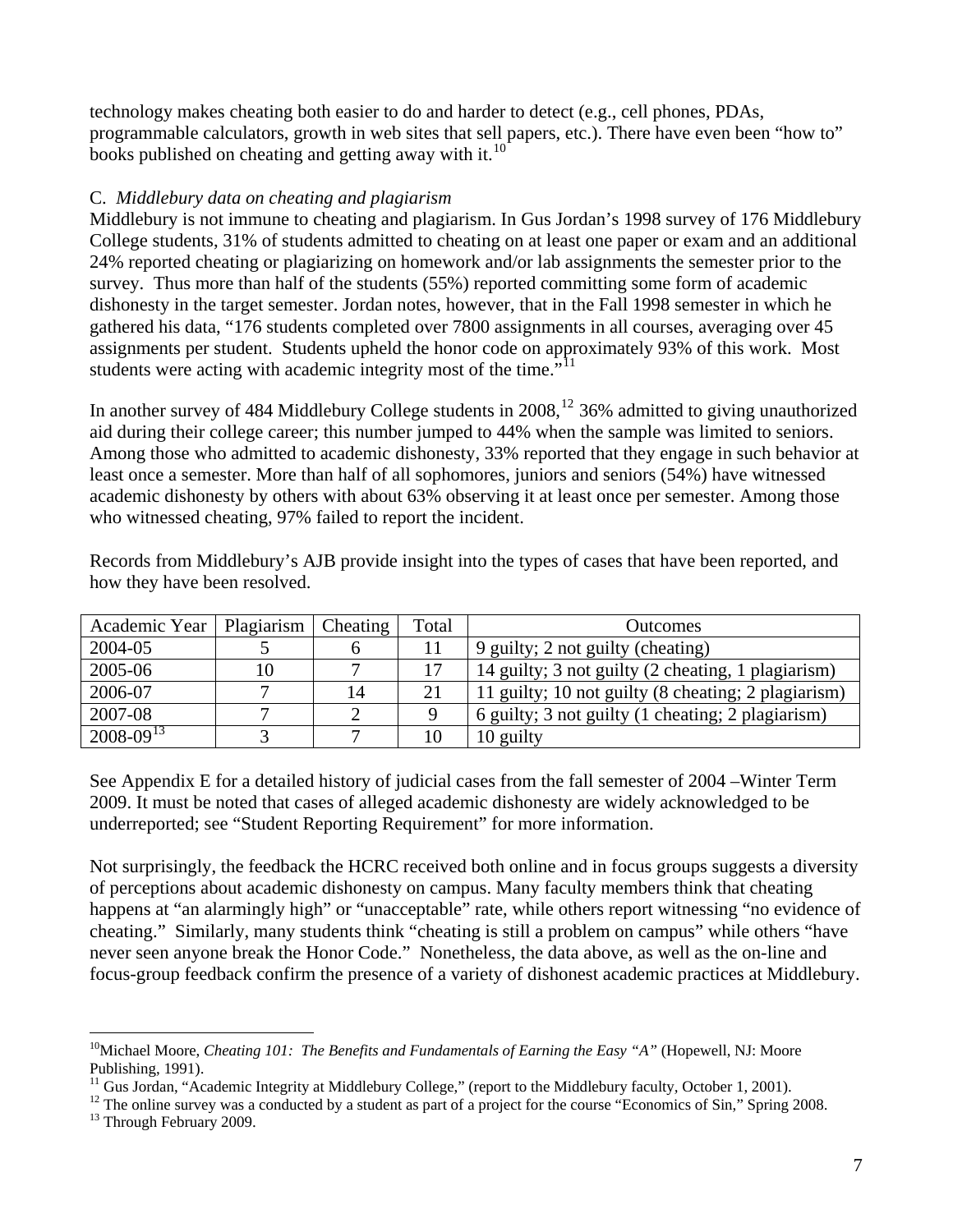# <span id="page-7-0"></span>D. *Where cheating happens at Middlebury*

Community feedback strongly suggests that, understandably, most cheating at Middlebury takes place on take-home and self-scheduled exams. According to one student, "the honor code is NOT working during self-scheduled exams. I have seen rampant amounts of cheating during this." Another reports that "the most cheating that I know of takes place in the Twilight exam rooms where it isn't just a class of students, but students from many different classes." A third writes that "there will always be cheating, but I think it can be significantly decreased by eliminating take-home exams." Regarding inclass exams, several faculty report witnessing students heading to the bathroom within minutes of receiving the exam, and the AJB hearing history includes several cases of students who stored unauthorized source materials in bathrooms. Several students also report that cheating happens on small papers and assignments in which students may be less invested. This is consistent with research conducted by Gus Jordan regarding the correlation of low intrinsic and high extrinsic motivation to cheating patterns at Middlebury.<sup>[14](#page-7-0)</sup>

# E. *Costs to the Middlebury community*

A number of students and faculty have expressed that while academic dishonesty is unfortunate, it only hurts the cheater. In fact, the bulk of the feedback we have received suggests otherwise: that there are concrete ways in which the work of some dishonest students at Middlebury directly compromises the academic experiences of other honest students.

# 1. Grading curves

Although students are largely under the impression that grading curves do not exist at Middlebury, many of the faculty members with whom we met disagree. Professors report that when they grade assignments, they regularly use the top paper or exam to set the standard for an A grade. They also look to the top assignments to determine whether they have been pedagogically successful; i.e., if all students struggle with a particular question, professors may assume some responsibility for not teaching this topic effectively, and weight it accordingly. If a small number of students respond correctly, the professor is more likely to believe that students were appropriately prepared to answer the question, and some just did so more successfully than others. Students who derive correct answers dishonestly therefore undermine the ability of honest students to be appropriately recognized for their work, as well as that of faculty to accurately gauge their effectiveness as instructors.

# 2. Assignment creativity

Several faculty members also reported restricting themselves to a "cheat-proof" syllabus. That is, they may feel that there are more creative and more effective ways of teaching their subject, and of evaluating student learning, but they limit themselves from offering these options because of the difficulty of assuring the assignment's integrity.

# 3. Environment of trust

Those students who are unaware of the existence of cheating and plagiarism at Middlebury were consistently enthusiastic about the Honor Code. Many of them spoke specifically about the pleasure they take in having faculty members who trust them, assume their honesty and integrity, and respect them as adults. Many faculty members, however, do not reflect these feelings of trust in their feedback, largely based on their experiences and observations with dishonest students. While they are clearly invested in trusting and respecting those students who are doing honest work, the actions of dishonest

 $\overline{a}$ <sup>14</sup> Jordan, "Academic Integrity at Middlebury College."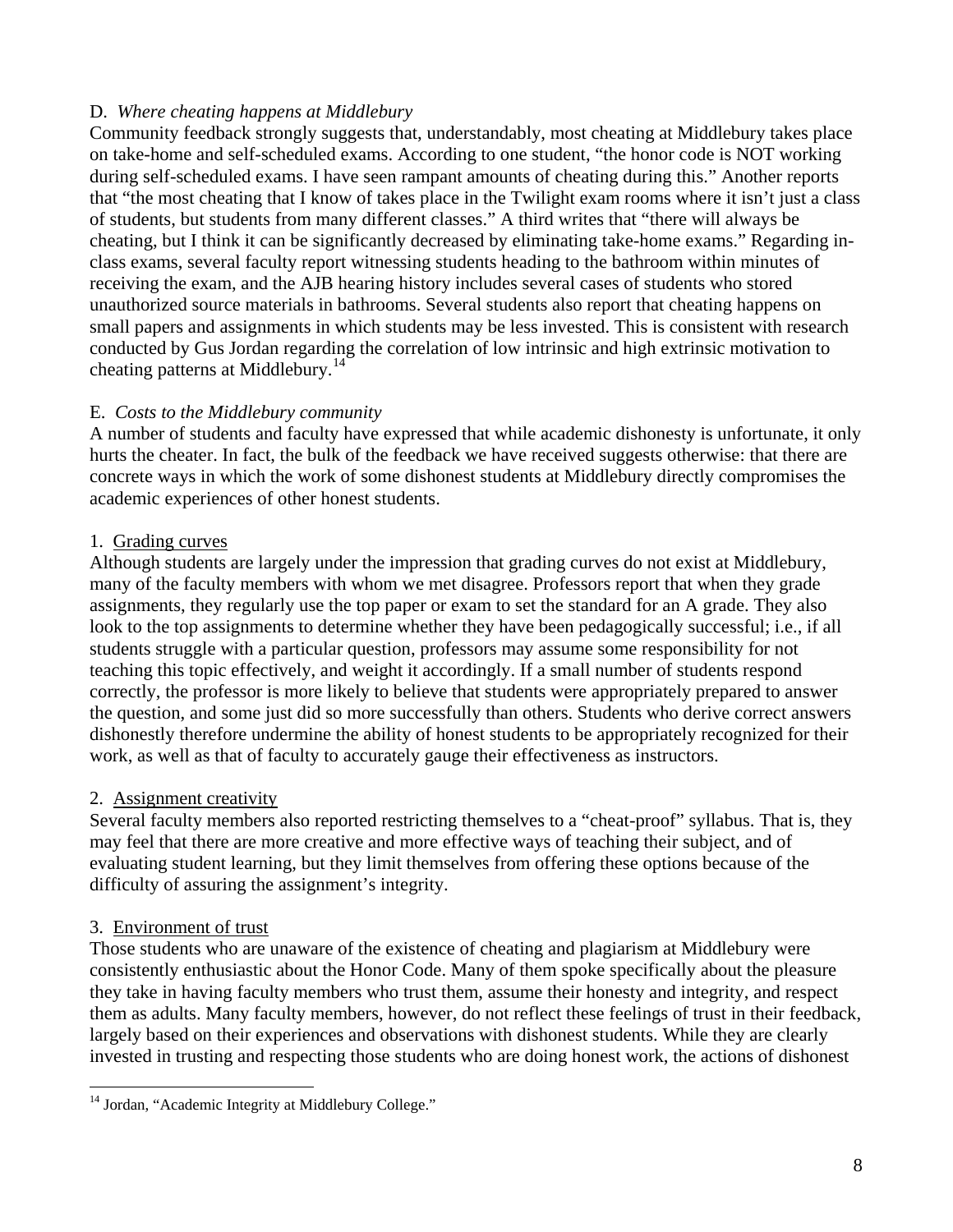students weaken many professors' trust in the student body as a whole.

#### VI. Focus Issues and Resulting Recommendations

We have divided our recommendations into two sections. The first section includes those recommendations that would require changes to the Honor Code constitution. The Honor Code dictates the following:

#### **Article IV: Amendment Procedures and Review Committee**

**a.** This constitution (B. Undergraduate Honor System: Preamble and Articles I-IV) may be amended by a referendum in which two-thirds of all students who are currently registered for classes vote, and in which two-thirds of those voting support the change, subject to ratification by the faculty. Community Council, the faculty, or the Honor Code Review Committee can suggest changes to other aspects of the judicial system by making recommendations. Those recommendations would eventually need to be ratified by the Community Council, which forwards them to Faculty Council for review, and then to the faculty for final approval.

The second section includes recommendations that do not require this process, but would involve follow-up by different members of the College community.

#### A. *Issues and recommendations involving changes to the Honor Code Constitution*

#### 1. Faculty presence during exams

In both online feedback and focus group discussions, many faculty members supported the right of professors to be present during exams if they wish (although several did not believe it was necessary, and/or indicated that they would not avail themselves of this option were it permitted). Those who supported faculty proctoring felt that since students are not proctoring themselves, faculty should have the option of maintaining the academic integrity of the exam. Others noted that the presence of a faculty member to clarify concerns or answer questions would benefit all students in the class, not just those brave enough to seek out the professor during the exam. Some faculty felt disrespected as a result of the current policy; one faculty member questioned, "If we are not allowed to be present when they are taking an exam, why should they respect our authority?" Another commented, "I have always felt disowned when I am not allowed to be present in the room when my exam is being taken. Just as I trust them not to violate the code, so should they trust me to respect their integrity and at the same time be a presence in that testing space." Several faculty reported feeling that their presence during exams is actually an expression of respect and protection for those students who are doing honest work.

Student response to faculty proctoring was more bimodal. Many students believe that faculty proctoring would reduce cheating on tests and "help ensure that the laziness and immorality of a few does not negatively affect the class as a whole." As one student stated "I, personally, am ashamed to admit cheating and I believe I would have been deterred under professor supervision." On the other hand, several students suggested that the introduction of proctoring would be insulting. According to one such student, "I would be highly offended and perturbed by any alteration to allow professors to proctor exams. That would send a message to me that professors do not trust me…"

Middlebury's original Honor Code includes a *quid pro quo* relationship between student reporting and unproctored exams; that is, if students are willing to hold each other accountable, they may take exams without proctors. It is clear from the feedback, however, that students and faculty are in agreement that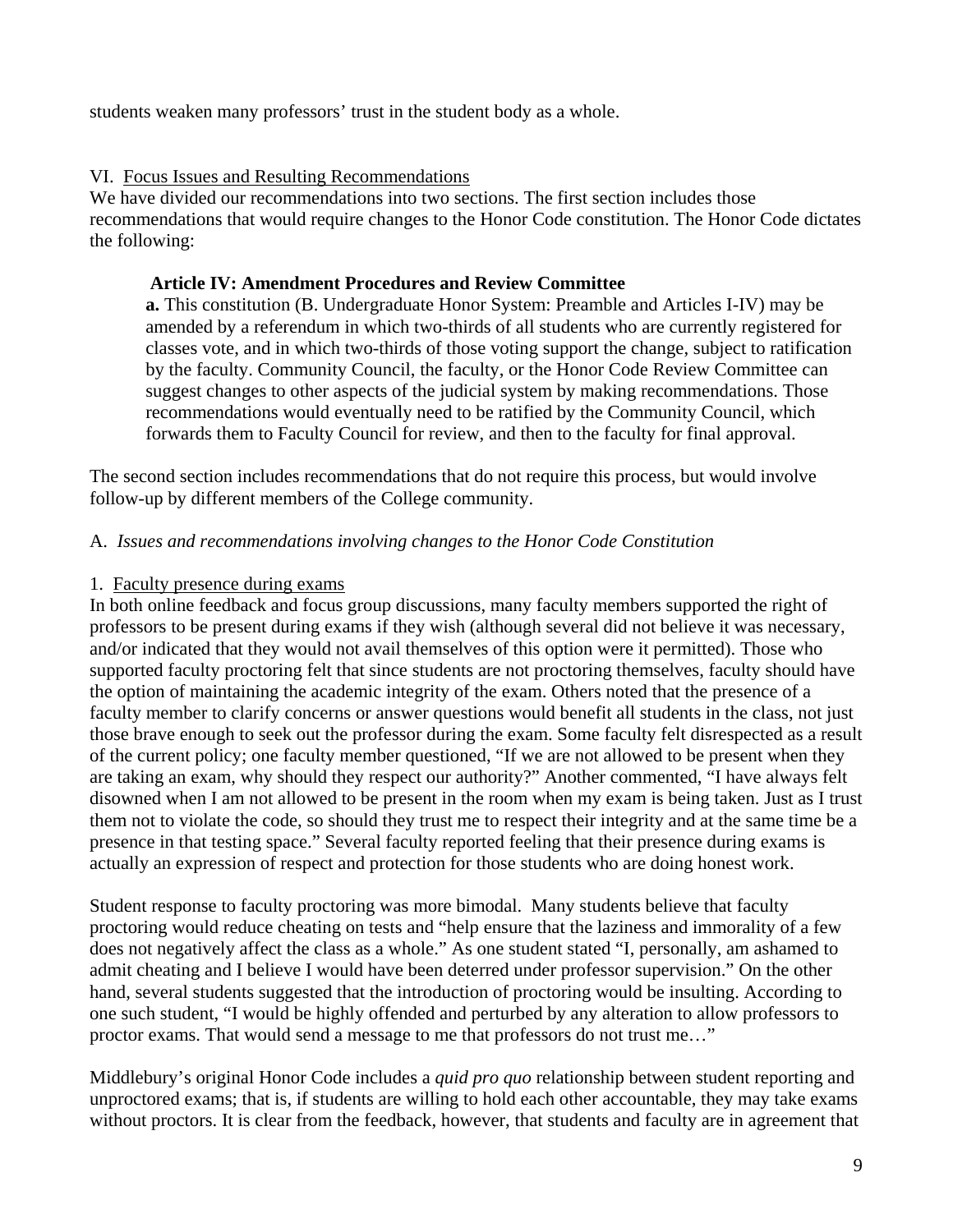<span id="page-9-0"></span>students not only are not reporting each other, but also that they do not wish to be expected to report each other. For example, in the 2008 study on campus, 97% of students who said they had witnessed cheating chose not to report it.<sup>[15](#page-9-0)</sup> It therefore appears unreasonable for students both to abdicate responsibility for proctoring each other and to prohibit faculty from doing so if they wish.

Finally, community feedback identified several advantages to the presence of faculty in the exam space. It allows professors to better guarantee the integrity of their evaluation process by ensuring that those students who are doing honest work are being rewarded for their efforts. It also allows for the entire class to benefit from clarification from the professor when one member of the class raises procedural questions.

#### *Recommendation:*

After much consideration, we therefore recommend that the language restricting faculty from being present during exams be removed from the Honor Code constitution, as follows:

# **Article II: Examination Procedure**

**a.** Only authorized materials may be used during an examination.

**b.** No proctors will be present during examinations, unless specific authorization has been given by the Academic Judicial Board.

**c.** The Academic Judicial Board may grant an instructor permission to proctor an examination in his or her course when the instructor has demonstrated to the board that there is a reasonable suspicion that there are students cheating in examinations in the course. Authorization will apply only to a single examination and must be renewed in every case by the same procedure.

**d.** When an instructor's presence in the exam is required because of the nature of the exam (e.g., slides), the instructor should receive permission from the administrative co-chair of the Academic Judicial Board and notify the class in advance.

**e.** The instructor will remain in the examination room for no more than 15 minutes after the start of an examination. He or she may return during the examination to check on any further problems that students may have with examination questions or general procedure, only if he or she announces his or her intention to do so at the beginning of the examination. **(b)** Instructors will remain in the general area for questions for the duration of the examination period.

**f. (c)** During the examination each student will have complete freedom of action providing he or she does not interfere with the work of others. Except in the case of take-home examinations, no examination papers will be taken from the room except to consult with the instructor.

We offer three clarifying observations. First, the language "general area" in the new line b can be interpreted to include the exam space. Second, proctoring would not be mandatory, but simply an option that faculty could avail themselves of if they wish. Additionally, students and faculty are in agreement that no one is interested in turning our academic environment into a "police state" where faculty presence during an exam is menacing and distracting.

 $\overline{a}$ 

<sup>&</sup>lt;sup>15</sup> Online survey conducted for "Economics of Sin," Spring 2008.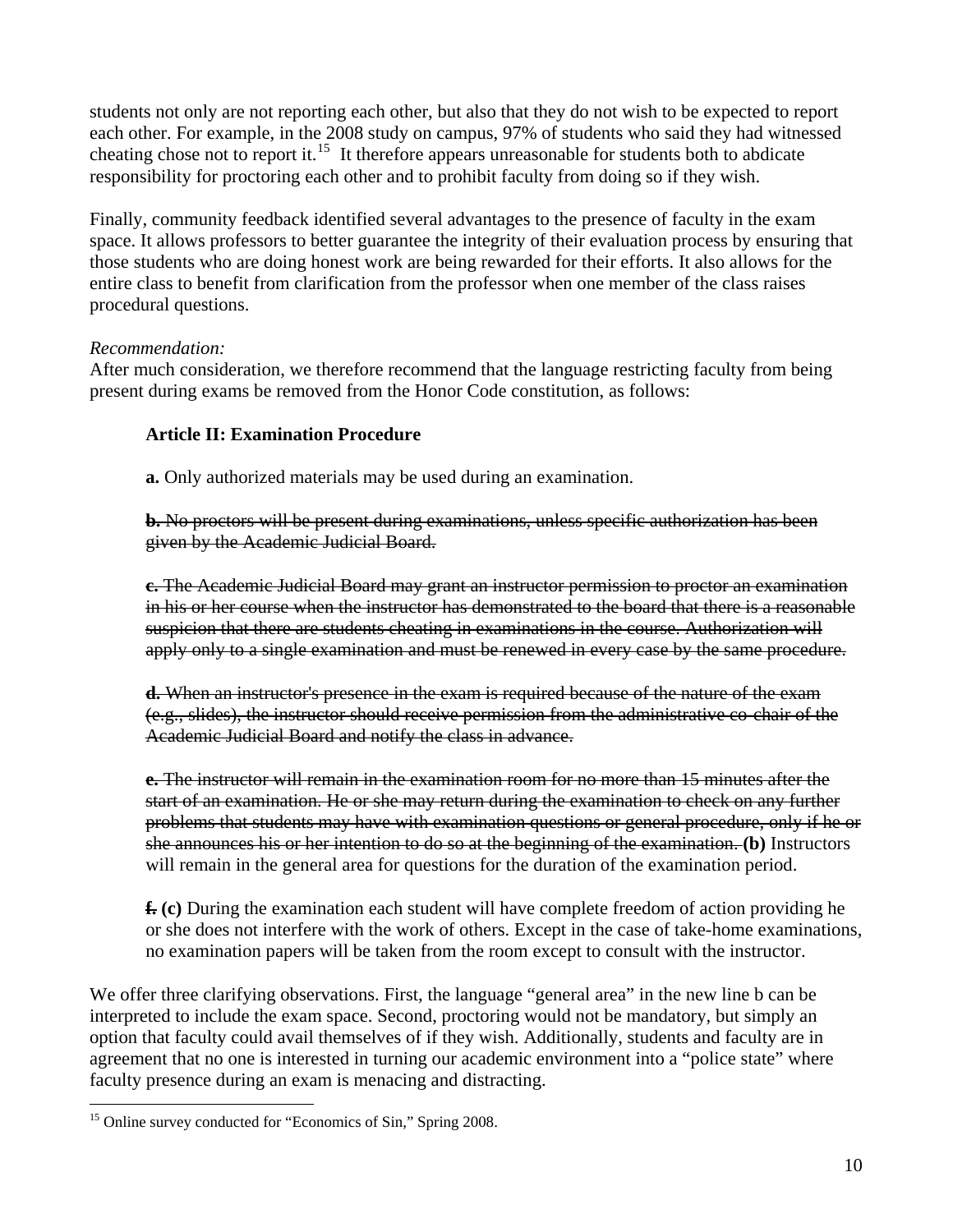Finally, we note that our current Honor Code suggests that trust is a quality that can be mandated through institutional policy. Our community feedback reveals that this is not the case. While the members of our community may commit themselves to earning trust, and may sincerely desire to be trusting, trust must be cultivated between groups and individuals and cannot be legislated. We feel that the above recommendation will better reflect this relationship.

#### 2. Judicial process

This issue came to our attention not through community feedback, but by virtue of the fact that the language of the Honor Code constitution is no longer consistent with the language of the Middlebury Handbook. There are now two processes through which alleged academic offenses are adjudicated: disposition without hearing (also referred to as a "dean's sanction"), and the AJB hearing. In December 2007, the faculty approved the following amendment to the Handbook section entitled "Judicial Boards and Procedures":

# *1a. Disposition without hearing.*

Upon receiving written notification of the charges, the accused student has the option of petitioning the Judicial Affairs Officer for a final disposition of the charges. The Judicial Affairs Officer will review the petition. Students who take full responsibility for the charges, and in cases where other parties are not impacted, will have the opportunity for a disposition without hearing. After reviewing the case, consulting with other administrators, and considering the best interests of the College, the Judicial Affairs Officer will determine a final disposition of the charges, as well as any sanctions that would accompany an acknowledgement of guilt. The student will not have the opportunity to reject the disposition. In circumstances where the Judicial Affairs Officer (after appropriate consultation) determines that a final disposition of the charges is not in the best interests of the College, the petition will be rejected and the case will go forward to a hearing.

This process has been in effect and utilized for academic and non-academic policy violations since January 2008. The Honor Code constitution, however, identifies only the AJB for adjudicating alleged violations.

# *Recommendation:*

It is important that the Honor Code reflect the current approved judicial process. As judicial board members, students, faculty and administrators regularly review and amend the judicial process and its language, we recommend changes to this section that will allow this to take place without rendering the language of the Honor Code constitution incorrect, as follows:

# **Article III: Violations of the Honor Code, Procedures, and Disciplinary Actions**

a. Any member of the College community (student, faculty, or administrator) who is aware of a case of academic dishonesty is morally obligated to report it *to the professor or the Judicial Affairs Officer*. to the Academic Judicial Board through the associate dean of the college or an instructor.

b. Those who cheat are morally obliged to report their own offense *to the professor or the Judicial Affairs Officer.* to the Academic Judicial Board.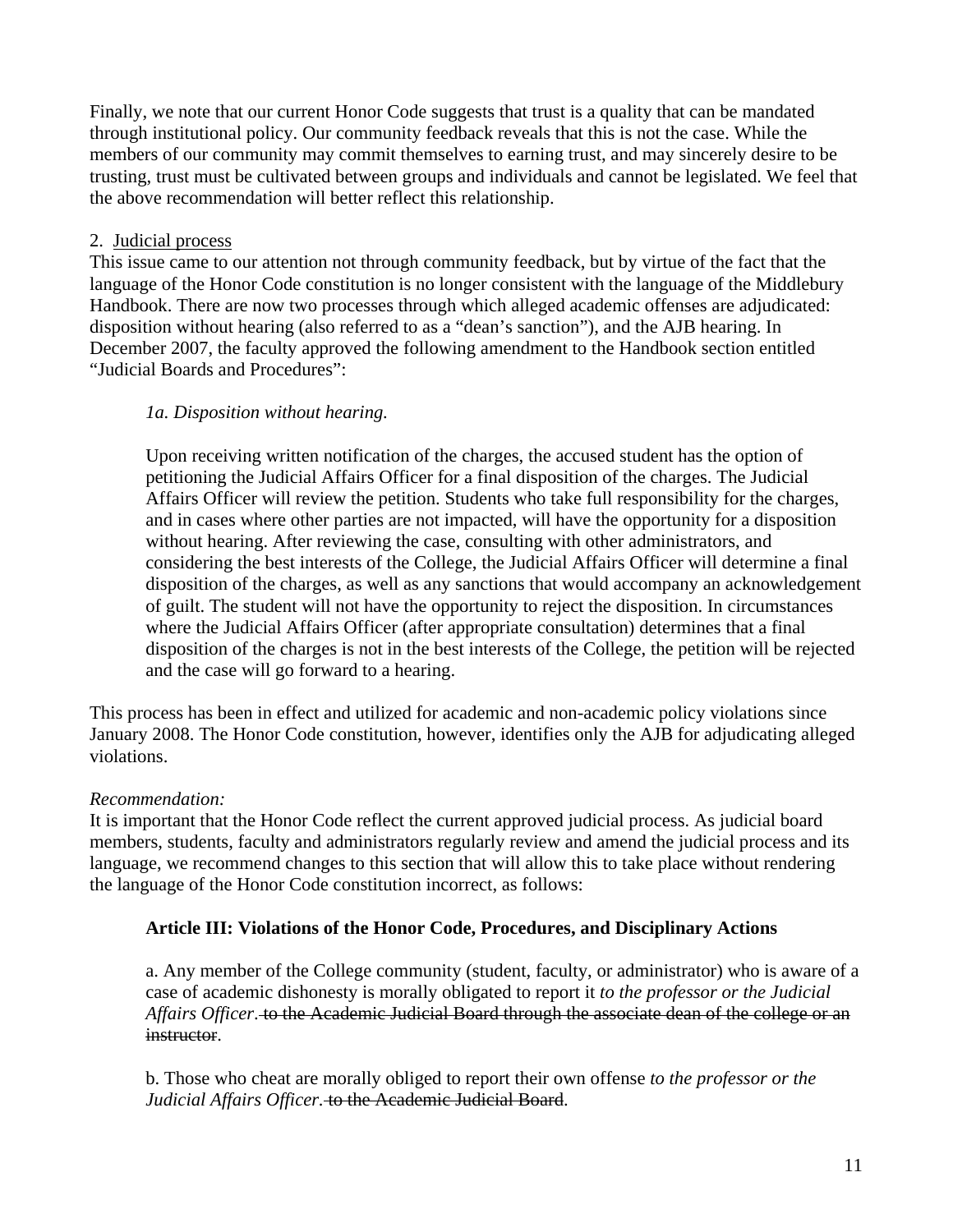c. *Alleged violations will be handled according to the academic disciplinary policies of the current Middlebury College Handbook.* The Academic Judicial Board will schedule a hearing for the accused. The accused will be allowed to introduce evidence or witnesses in his or her defense. The presence of the accuser in person is required at the hearing.

d. *For cases that are heard by the Academic Judicial Board*, if seven members of the Academic Judicial Board are present, six votes are needed for a decision of guilt. If six members are present, five votes are needed.

Additional text in this section would remain unchanged.

#### 3. New student Honor Code orientation

The Honor Code Constitution includes the following language under **Article I: Honor System:** 

**b**. The Academic Judicial Board shall prepare a statement for all incoming students describing the aims and operation of the academic honor system. The Academic Judicial Board will be responsible for an orientation session during orientation week so that all new students fully understand the system.

In the last five years, we have experimented with a variety of different models of orienting new students to the Honor Code, most of which have involved the participation of members of the AJB. Problems have emerged with this approach. The AJB is selected in the spring for the following fall, and often includes students and faculty members who have not yet had any training or direct experience with the academic disciplinary policies or process at the time of new student orientation. They are therefore too new in their roles to be able to develop an orientation program and lead it with confidence. Furthermore, students and faculty members are not on campus in the summer, by which time Honor Code orientation plans must be finalized. This suggests that while the Honor Code constitution should mandate the presence of an Honor Code orientation for new students, it should not assign this responsibility to the AJB.

#### *Recommendation:*

We recommend that the Judicial Affairs Officer be responsible for developing the Honor Code orientation process. This would involve the following language amendments:

**b**. The Academic Judicial Board *Judicial Affairs Officer* shall prepare a statement for all incoming students describing the aims and operation of the academic honor system. The Academic Judicial Board *Judicial Affairs Officer* will be responsible for an orientation session during orientation week so that all new students fully understand the system.

#### B. *Additional issues and recommendations not involving changes to the Honor Code Constitution*

#### 1. Culture of academic integrity

As discussed above under "Applications to Middlebury," community feedback identified a number of areas in which students, faculty and staff can play a more active role in ensuring that the value of academic integrity is more regularly affirmed and explored throughout students' time at Middlebury, rather than being relegated primarily to new student orientation.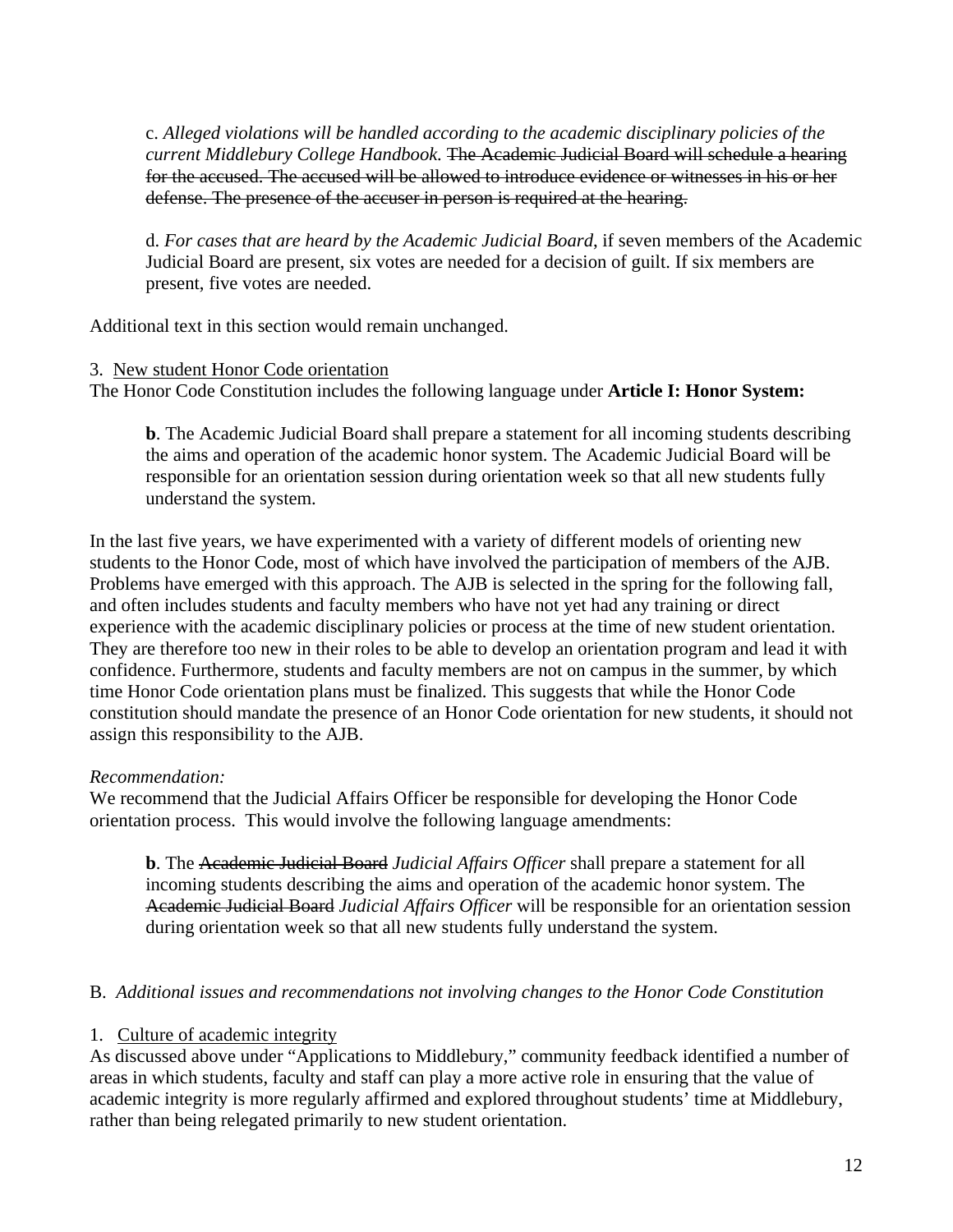#### <span id="page-12-0"></span>*Recommendation:*

 $\overline{a}$ 

We recommend that more faculty members make an effort to explicitly address with their students not only the logistics of their assignments *vis a vis* the Honor Code, but broader issues of academic integrity and scholarship in the context of their field and of their class. Examples of possible approaches may be found in Appendix F. We further encourage students to form a group to discuss and publicly promote the importance of community ethics in both academic and non-academic contexts, as has occurred on other campuses (e.g., Ethical Inquiry at Carleton College: https://apps.carleton.edu/campus/ethic/).<sup>[16](#page-12-0)</sup>

#### 2. Student reporting requirement

The language of the Middlebury College Web-based Handbook states: "Any member of the College community (student, faculty, or administrator) who is aware of a case of academic dishonesty is morally obligated to report it to the Academic Judicial Board through the Judicial Affairs Officer." Our feedback indicates that with near unanimity, students and faculty agreed that the student reporting requirement of the Honor Code does not work, and appears to be one of the weakest components in the Honor Code.

The largest obstacle is the perceived social cost to the reporter. Other concerns include the perception of severity of the possible punishment; the perception that all allegations will result in an AJB hearing in which the reporter is required to participate; the perception that academic dishonesty only harms the cheater and is therefore not the concern of others; the amount of evidence required to go forward to a hearing; not knowing how to proceed if a student actually wanted to report concerns; and/or objection to having this moral obligation in the Honor Code.

The social cost was the reason most often cited: virtually all students and faculty said that they believed that this was a difficult responsibility to bear in such a small community. The student who reports a peer fears becoming socially ostracized for "ratting" instead of appreciated for upholding a culture of academic integrity and/or supporting friends to take responsibility for their actions. Students reported that they "have no interest in policing," and "would feel hard pressed" to turn in a friend.

In other instances, students' perceptions that "the consequences are so severe" deter them from turning in peers. Some faculty members have described instances in which students met with professors to discuss a peer whom they observed doing academically dishonest work, but the students refused to take action or provide enough information for others to take action because they did not have conclusive evidence or did not want to confront the peer face-to-face.

External research corroborates these findings. McCabe et al. conducted a series of surveys regarding the effectiveness of peer reporting requirements in schools with and without Honor Codes. The results showed no significant differences in peer reporting rates between schools that "required vs. obligated, obligated vs. encouraged, and encouraged vs. not encouraged" peer reporting.<sup>[17](#page-12-0)</sup>

<sup>16</sup> Donald L. McCabe and Linda Klebe Trevino, "What We Know About Cheating in College," *Change* 28, no. 1 (1996): 28-33.

<sup>&</sup>lt;sup>17</sup> Donald L. McCabe, Linda Klebe Trevino, and Kenneth D. Butterfield, "Dishonesty in Academic Environments: The Influence of Peer Reporting Requirements," *The Journal of Higher Education* 72, no. 1 (2001): 29-45.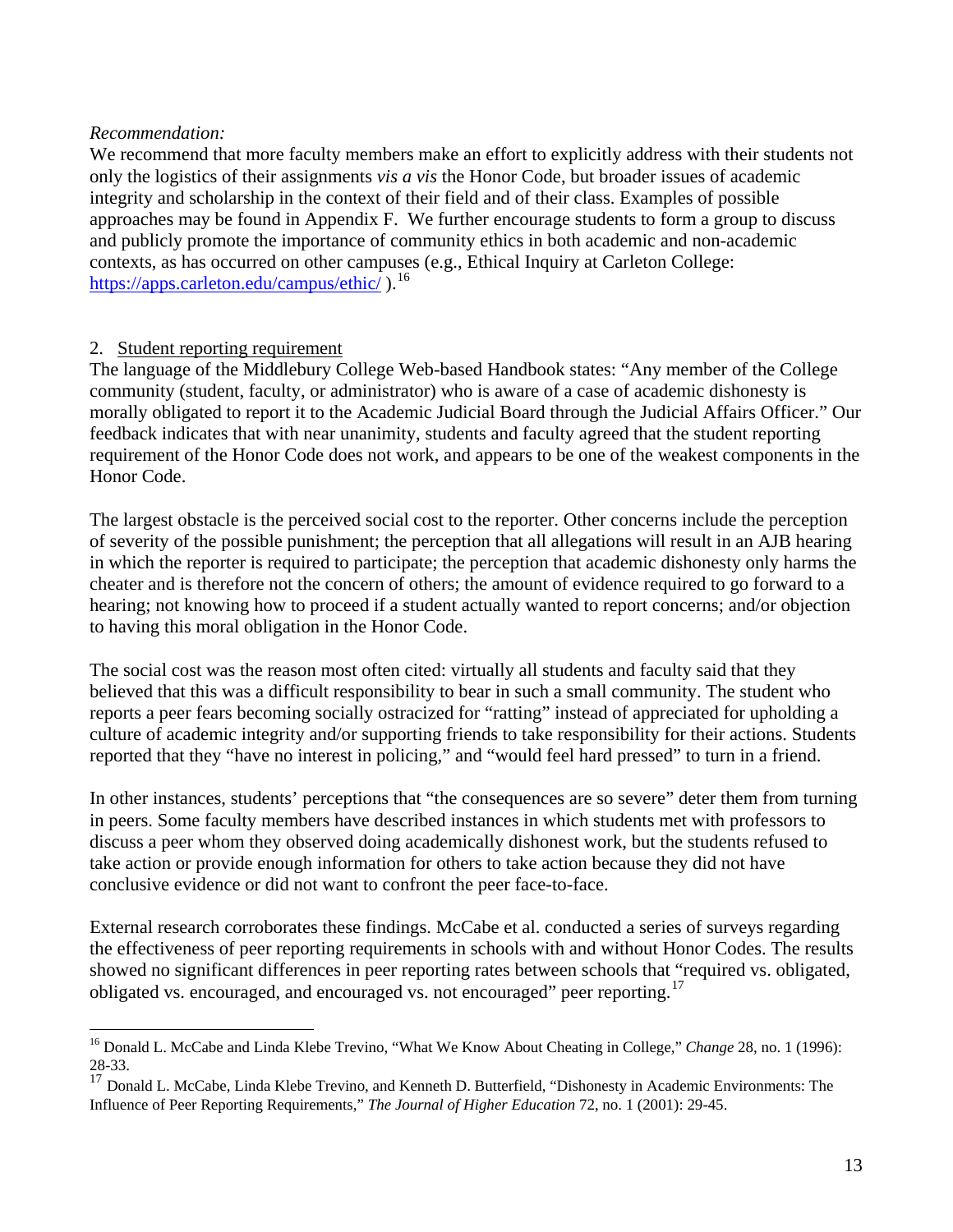We must then consider the obvious question: Should Middlebury students have any obligation to take action when they become aware of another student's potential Honor Code violation? After considerable discussion, we are not ready to abandon this obligation. The Preamble to the original Honor Code includes the following language: "The Middlebury student body, then, declares its commitment to an honor system that fosters moral growth and to a code that will not tolerate academic dishonesty in the College community." In the spirit of our goal to strengthen the culture of academic integrity at Middlebury, we feel our community is best served by recommitting ourselves as students, faculty, and staff to expressing our intolerance for academic dishonesty by taking action, rather than by removing this obligation. We acknowledge the very real forces and perceptions that make reporting difficult, but we believe there are potential remedies.

#### *Recommendation:*

We believe that strengthening the culture of academic integrity on campus can lower the cost of peer reporting to students, and we call on the student body to provide leadership in this area. In addition to the recommendations noted above ("Culture of academic integrity"), we recommend that student leaders regularly discuss and promote the importance of upholding academic honor with their peers. Specifically, we suggest that the CTLR provide training for peer writing tutors and ACEs about the Honor Code, peer reporting, and the AJB, and that these peer leaders share this information with all first-year seminars and reiterate the importance of maintaining academic integrity at Middlebury. CRAs and other student residential staff should similarly discuss the Honor Code, peer reporting, the AJB and the importance of academic integrity during at least one dorm meeting each year. Finally, we recommend that all student leaders, including athletics captains and student organization leaders, more fully incorporate the exploration and reinforcement of academic and non-academic integrity and ethical behavior into their training and activities with their peers.

Our hope is that this "army" of peer leaders will not only help change the culture at Middlebury (i.e., reduce the prevalence of academic dishonesty and increase the acceptability of student reporting) but also act as a resource for students who need advice on whether, how and with whom to address incidents of academic dishonesty or other disturbing peer behavior. This process should clarify for students that not all cases of academic dishonesty require witnesses to participate in AJB hearings: some are resolved through Disposition Without Hearing/Dean's Sanction, and some cases that do go to hearing do not require witness testimony. It should also clarify that not all students found guilty of academic dishonesty are suspended.

By providing students with options that involve working with friends and peer mentors to address the problem, as well as accurate information about the judicial process, we hope to make the prospect of taking action to uphold community values not merely tolerable but socially reinforced. We also hope to remind students that there is strength in numbers, and that there is honor in acting together to uphold a community principle you believe in; indeed, communities of academic integrity depend on it.

#### 3. Self-scheduled and take-home exams

Our discussions revealed that many faculty members do not offer self-scheduled and take-home exams out of concern that the atmosphere is ripe with opportunities to cheat. This perception seems to be confirmed by the experiences of many of the students. As noted earlier, the sentiment expressed by one student was echoed by many others: "The Honor Code is NOT working during self-scheduled exams. I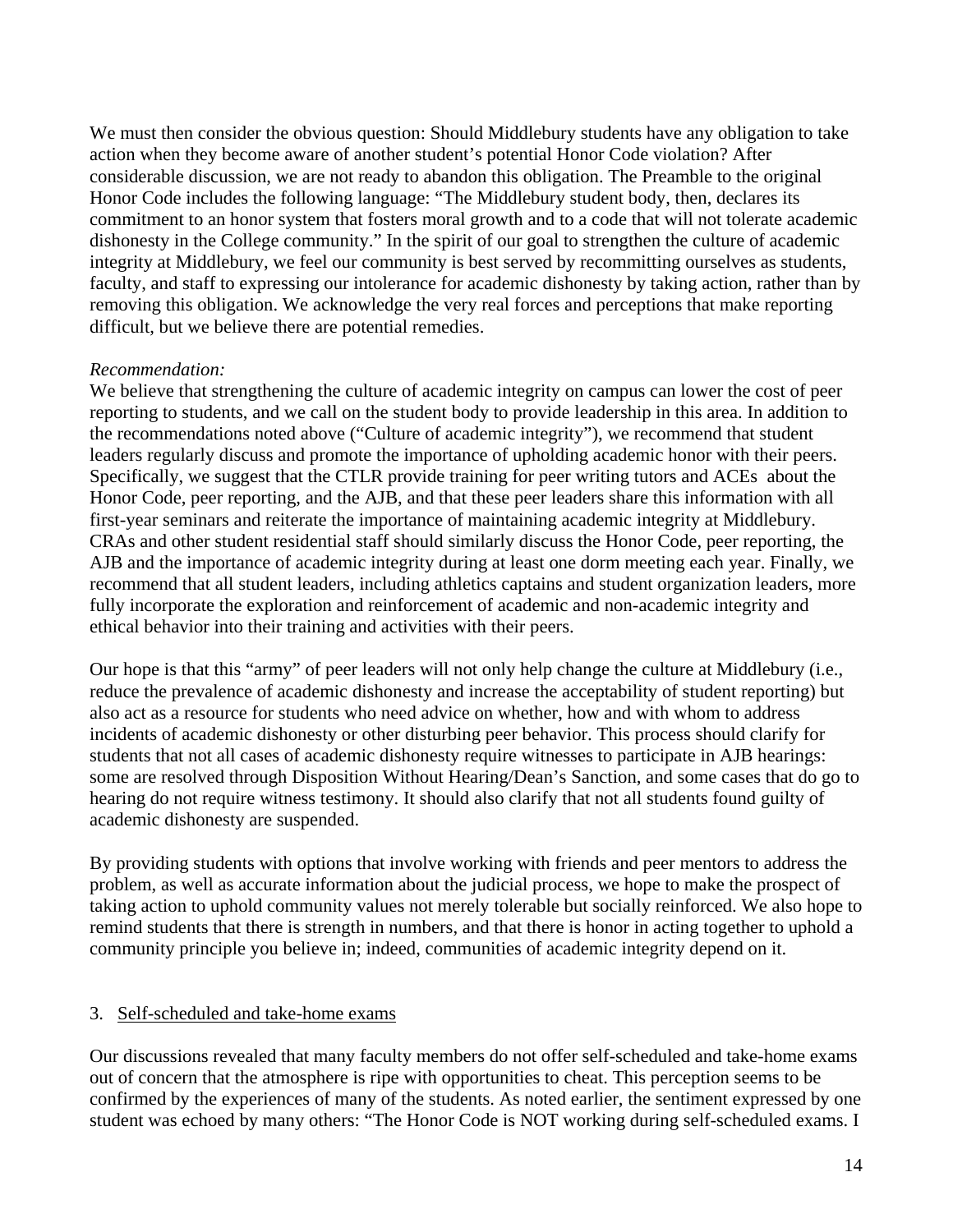<span id="page-14-0"></span>have seen rampant amounts of cheating during these." Another student suggested that "all take-home tests are perceived by some students as having no time limit and unconditionally open book." With respect to self-scheduled exams, we learned that exam monitors do not always keep track of the time allowed for each exam, nor whether notes are permitted, nor whether a student must remain in Twilight. Furthermore, it was noted that students can't be expected to monitor their peers in a selfscheduled setting if they do not know whether other students' exams are open or closed.

#### *Recommendations:*

We believe that faculty should maintain autonomy over their assignments and exams, and thus continue to utilize the options of take-home and self-scheduled exams if they wish. Yet we also recommend that faculty who choose the options of take-home and self-scheduled exams do so with careful regard for providing clear policies on authorized resources, collaboration, and time limits. Selfscheduled exam monitors should be given explicit guidelines for each exam they monitor, and must assume responsibility for making sure that the time-limits for each exam are adhered to. Selfscheduled exam rooms should be designated as open-book or closed-book. Faculty should remind students that sharing *any* information pertaining to the exam is a violation of the Honor Code.

#### 4. Severity of sanctions

Student focus groups revealed a consistent impression that if someone is found guilty of cheating or plagiarism, they will be suspended for at least a semester. Many students suggested that the severity of this outcome, which they believed to be inevitable, deterred them from reporting cases of academic dishonesty, particularly in cases where they deemed the infraction to be relatively minor. They also expressed concern that because of the significant sanction, the AJB would be less likely to find someone guilty unless the evidence were irrefutable, when in fact the standard of guilt for Middlebury's judicial boards is "preponderance of evidence," or more likely than not. Students suggested that if the punishment for cases involving academic dishonesty were less harsh, at least for first-time offenders, then more cases of academic dishonesty would be reported.

Faculty feedback reflected similar concerns regarding severity of punishment and standard for guilt. A larger theme, however, was faculty interest in having more control over the sanction. Given their authority over almost all other aspects of their courses, many faculty members resent feeling restricted from handling academic dishonesty cases on their own, and are not always in agreement with AJB outcomes.

Research suggests that successful sanctioning processes must meet several goals: they must be severe enough to discourage academic dishonesty; they must not be so severe as to discourage reporting for lesser or first-time offenses; they must be administered with consistency across the institution; and there must be enough flexibility to allow for educational rather than punitive outcomes when warranted.<sup>[18](#page-14-0)</sup> When these goals are met, student and faculty reporting tends to increase, and as a result, academic dishonesty tends to decrease as students are increasingly aware of the likelihood of consequences for their actions.<sup>[19](#page-14-0)</sup>

Middlebury's current sanction processes actually meet these criteria rather favorably. Data from the last four years of AJB and Dean's Sanction outcomes indicates that both adjudication processes have

 $\overline{a}$ <sup>18</sup> McCabe, "It Takes a Village."

<sup>&</sup>lt;sup>19</sup> McCabe, "It Takes a Village."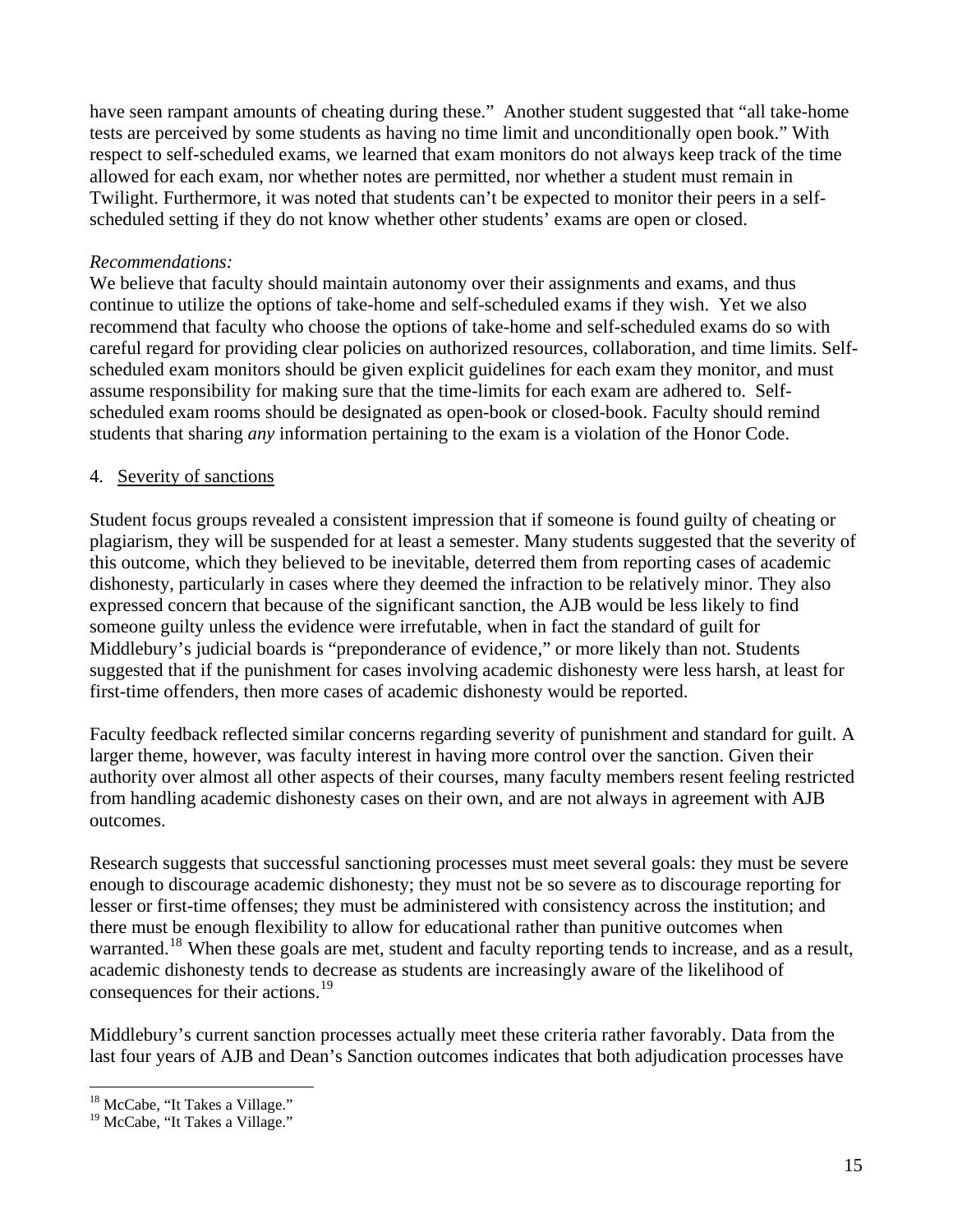<span id="page-15-0"></span>used considerable discretion in assigning sanctions, ranging from quite severe to primarily educational in nature. The Dean's Sanction option allows faculty members to consult with the Judicial Affairs Officer and to play a role in determining an outcome that is appropriate to the situation and consistent with precedent. For faculty members who suspect violations but do not wish to pursue a hearing, this option also provides an alternative to ignoring the violation or attempting to adjudicate it independently and thus violating the Honor Code. Student and faculty feedback, however, suggests that the community is not well informed about this process, or about the range of sanctions that are assigned for academic dishonesty violations. We interpret this as good news: the changes that are needed primarily involve better informing the community of current practices rather than changing our practices.

#### *Recommendation:*

We do not recommend any change in constitution or Handbook policy on this issue. We, nonetheless, recommend concerted efforts on the part of the College to ensure that students and faculty are well educated about the Disposition Without Hearing option, and about the actual sanctions that have resulted from cases of academic dishonesty. The latter can be done through information sessions by peer leaders in first-year seminars and residential life and by maintaining and publicly promoting the presence of the Judicial Log ([http://www.middlebury.edu/campuslife/doc/judicial/judicial\\_log/](http://www.middlebury.edu/campuslife/doc/judicial/judicial_log/)), which provides on-line summaries of all judicial cases and their sanctions. Finally, we recommend that the College consider the development of educational mini-courses on academic integrity, ethical development, and citation practices that may be included in the sanction of first-time or lesser offenders.

#### 5. Student instruction on plagiarism and proper citation practices

As students and faculty attest, problems of plagiarism on campus are complicated by the fact that not all Middlebury students learn appropriate skills in citing sources of information in their work. Although many professors have tackled this issue directly when teaching first-year seminars, the scope and effectiveness of this instruction can vary widely depending on an instructor's particular approach and intellectual field. As students pursue their majors, their development of proper citation practices can further diverge along widely different disciplinary expectations and trajectories. The CTLR website already offers a valuable online resource that contends with many of these issues: a plagiarism resource website organized by Colby, Bates, and Bowdoin ([https://leeds.bates.edu/cbb/;](https://leeds.bates.edu/cbb/) please note that this link does not seem to work consistently) that offers useful definitions of different forms of plagiarism, discipline-specific citation guides, and ways for students to assess their own knowledge of correct and incorrect citations. Our sense, however, is that this resource is underutilized by and unknown to many faculty and students.

A related issue involves the use of another type of unauthorized aid on writing assignments: one's parents. In Barbara Hofer's recent study of almost 600 Middlebury students, 19% reported that parents had proofread their papers and 14% reported that parents had edited their papers. More troubling is that most students do not view such aid as a violation of the Honor Code. According to Barbara Hofer, "students describe how easy it is to use "tracking changes" so parents can just make corrections and suggestions and send the paper back, that their parents are typically available at the last minute, when peer tutors might not be, and besides, their parents like to help."<sup>[20](#page-15-0)</sup>

 $\overline{a}$ 

 $^{20}$  E-mail correspondence with Barbara Hofer, February 4, 2009.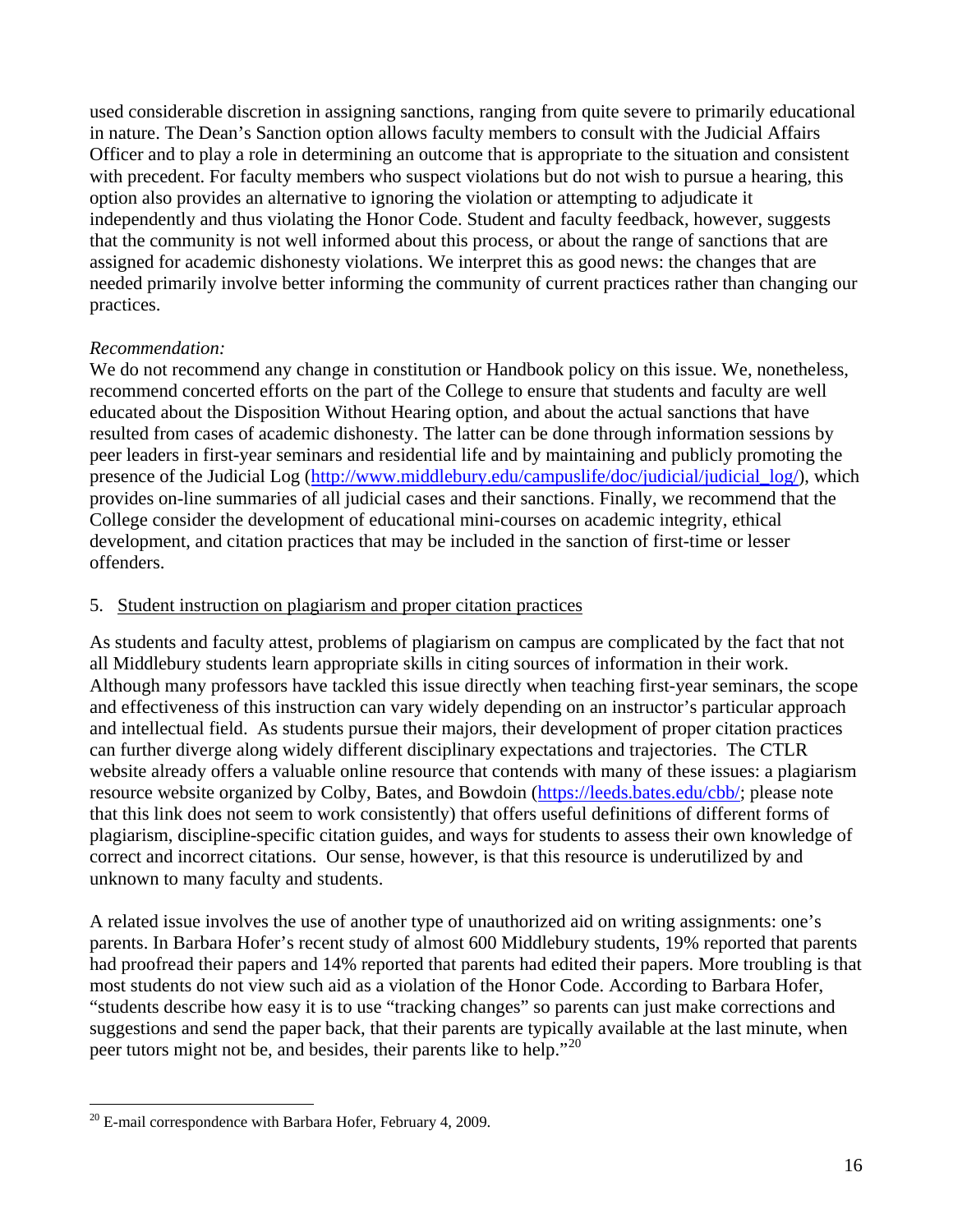#### *Recommendations:*

We therefore recommend that the CTLR design a guidebook for all incoming students that outlines the various forms of plagiarism (and how to avoid it) and also includes basic APA and MLA citation styles. This guidebook would be distributed in each first-year seminar along with a copy of the Honor Code, thereby equipping every student with a single resource that could be relied upon across the disciplines and throughout their career at Middlebury. We also suggest that explicit discussion of the boundaries of acceptable help on written work be incorporated into both New Student and Parent Orientation.

#### 6. Academic Judicial Board

Judicial hearing witnesses and respondents—even those found guilty of policy violations—often remark on the professionalism and care with which hearings are conducted. However, comments from students and professors emerged in our feedback process that suggested displeasure with the experience of serving as a witness as a result of feeling that their own credibility or integrity was challenged in ways that felt uncomfortable.

Although board members strive to treat all hearing participants with respect, the hearing process regularly includes questioning witnesses about important details. This may understandably be uncomfortable for witnesses, particularly at times when the information in question is circumstantial or unclear. If a board determines that the standard of guilt has not been met, or if the faculty member deems the sanction too lenient, witnesses and faculty members may experience this as disrespect for or devaluing of their opinions.

#### *Recommendations:*

We recommend that the Judicial Affairs Officer communicate closely with witnesses and faculty members who participate in AJB hearings to prepare them for the process and educate them about the standards of the board. In cases where the student has not admitted guilt and the Judicial Affairs Officer does not feel there is sufficient evidence for a board to be able to resolve the situation, s/he may work with the faculty member to develop an appropriate response short of pursuing a hearing, such as meeting together with the student to express concern and to reiterate the policies of the Honor Code.

#### 7. Issues for further consideration

Several issues that we were not able to explore in depth arose during our review of the Honor Code. We believe they deserve further study in order to ensure academic fairness to all Middlebury students, and we invite Community Council to determine the appropriate means for follow-up.

- a. *ADA issues*: The ADA office has expressed concerns over fairness in exam policies that are changed to accommodate disabled students, but may actually be discriminatory. These include professors who require that students taking untimed exams be proctored; professors' concerns about cheating when some students are given access to computers for exams when the rest of the students are not; and a general sense that some professors express heightened concern about student honesty when accommodations for disabilities are utilized.
- b. *Disclosure of judicial history*: Should a student's judicial history be provided to the AJB as evidence during a hearing, rather than disclosed only if a student has been found guilty at that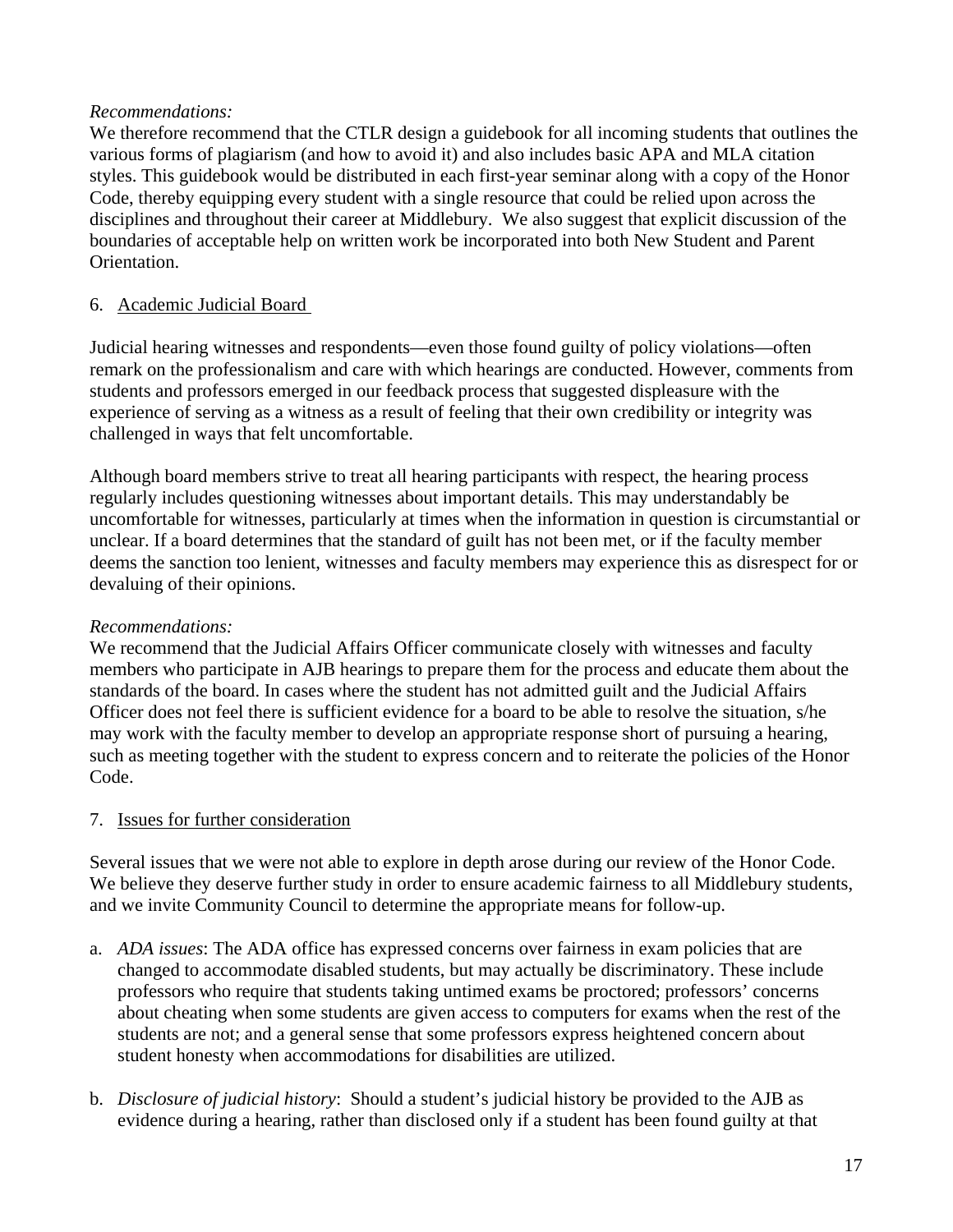hearing? How would knowledge of a student's prior academic infractions and hearing outcomes influence the AJB's review of his or her present case, and is it important for the AJB to know if a student has a pattern of suspicious behavior, even if the student has not been found guilty in previous hearings? Would (and should) a student's prior record help adjudicate some of the more difficult-to-prove cases?

- c. *Honor Code procedures*: The process by which the Honor Code can be amended is not clearly specified in the Handbook, nor is it necessarily ideal in supporting the regular exploration and adjustment of our community practices. We recommend that the procedures for changing the Honor Code be reexamined and more clearly specified in the Handbook.
- d. *Additional questions of academic integrity*: In the process of reviewing the Honor Code, students, staff and faculty have raised concerns about particular practices that can challenge the boundaries of academic integrity. These include the sale and use of study drugs (Adderall, Dexedrine, Ritalin, etc.) by students without a prescription, and the abuse of deadline extension policies for nonemergency situations.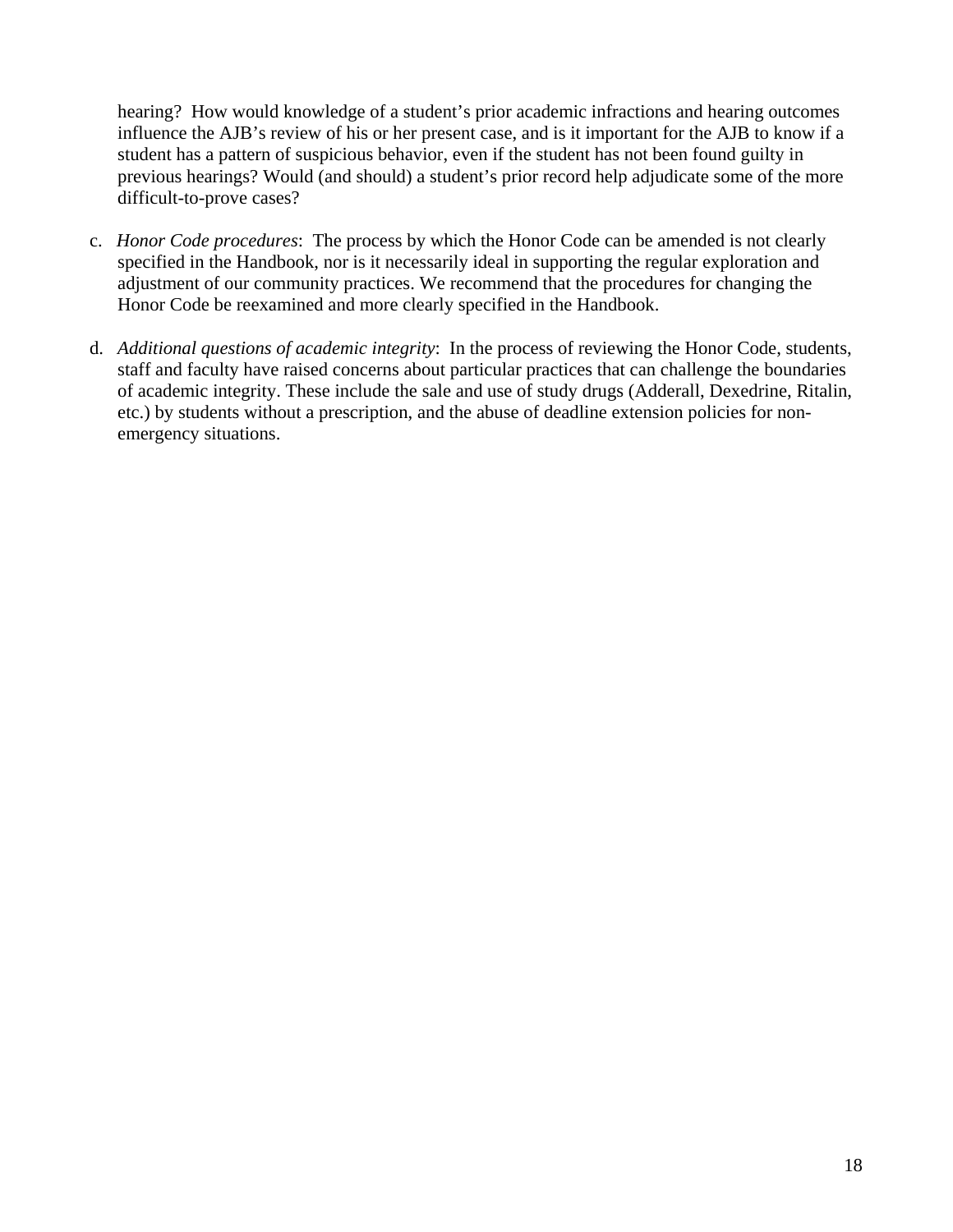# **Appendix A Current Honor Code Constitution**

### **C. Undergraduate Honor System**

In 2001, both the student body and the faculty reaffirmed their commitment to the Honor Code through a student referendum and faculty ratification.

# **Constitution of the Undergraduate Honor System**

All assigned academic work is conducted under the terms of the Undergraduate Honor System, which follows in full:

# **Preamble**

The students of Middlebury College believe that individual undergraduates must assume responsibility for their own integrity on all assigned academic work. This constitution has been written and implemented by students in a community of individuals that values academic integrity as a way of life. The Middlebury student body, then, declares its commitment to an honor system that fosters moral growth and to a code that will not tolerate academic dishonesty in the College community.

# **Article I: Honor System**

**a**. Before enrolling in Middlebury College each student must agree to abide by and uphold this honor system. Additional commitments to the honor system should be part of orientation week activities.

**b**. The Academic Judicial Board shall prepare a statement for all incoming students describing the aims and operation of the academic honor system. The Academic Judicial Board will be responsible for an orientation session during orientation week so that all new students fully understand the system.

**c**. The Academic Judicial Board will meet annually at the beginning of the fall term with deans from the Office of the Dean of the College, the Community Judicial Board, and the Judicial Appeals Board to review the honor system and to orient new members.

# **Article II: Examination Procedure**

**a.** Only authorized materials may be used during an examination.

**b.** No proctors will be present during examinations, unless specific authorization has been given by the Academic Judicial Board.

**c.** The Academic Judicial Board may grant an instructor permission to proctor an examination in his or her course when the instructor has demonstrated to the board that there is a reasonable suspicion that there are students cheating in examinations in the course. Authorization will apply only to a single examination and must be renewed in every case by the same procedure.

**d.** When an instructor's presence in the exam is required because of the nature of the exam (e.g., slides), the instructor should receive permission from the administrative co-chair of the Academic Judicial Board and notify the class in advance.

**e.** The instructor will remain in the examination room for no more than 15 minutes after the start of an examination. He or she may return during the examination to check on any further problems that students may have with examination questions or general procedure, only if he or she announces his or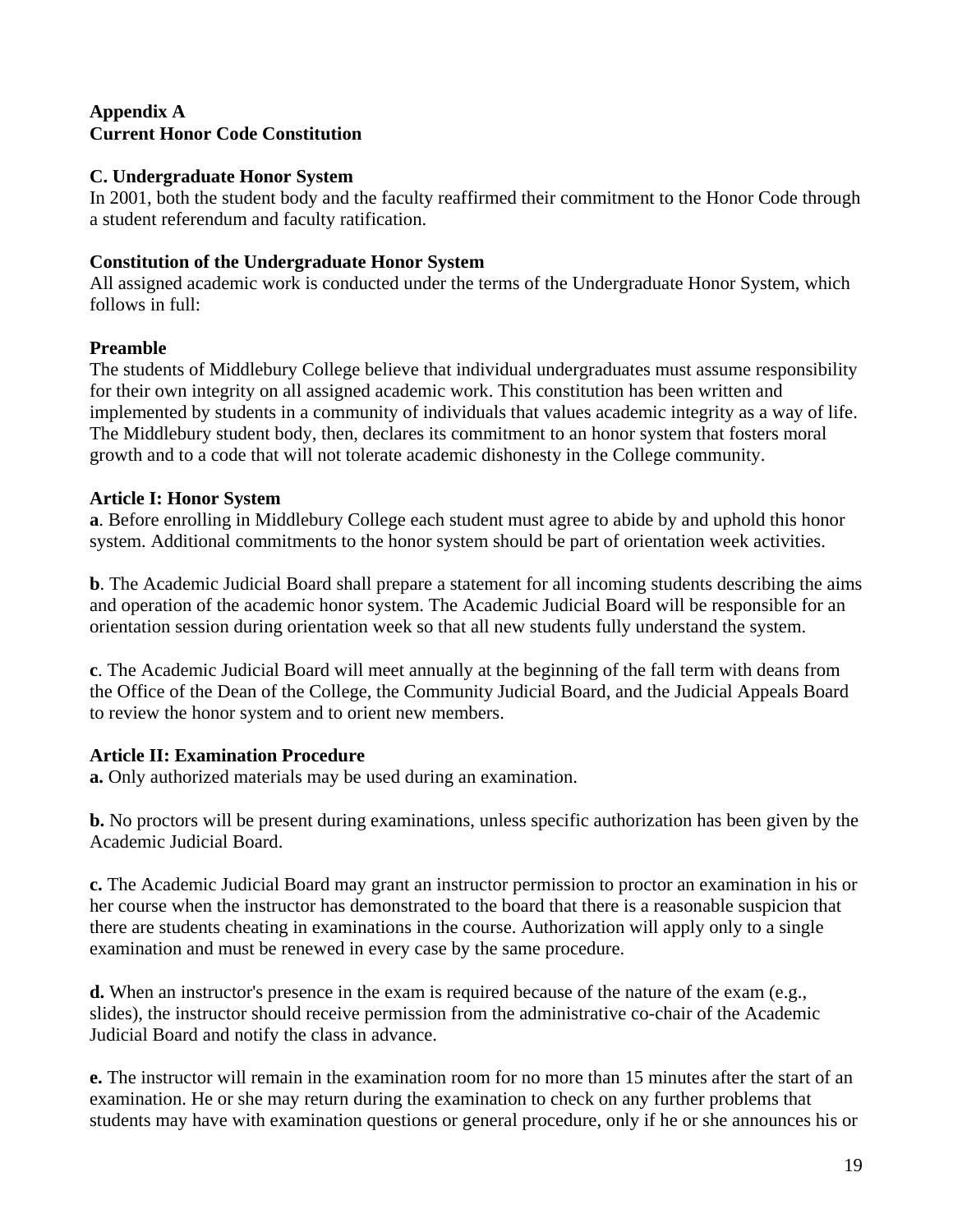her intention to do so at the beginning of the examination. Instructors will remain in the general area for questions for the duration of the examination period.

**f.** During the examination each student will have complete freedom of action providing he or she does not interfere with the work of others. Except in the case of take-home examinations, no examination papers will be taken from the room except to consult with the instructor.

# **Article III: Violations of the Honor Code, Procedures, and Disciplinary Actions**

**a.** Any member of the College community (student, faculty, or administrator) who is aware of a case of academic dishonesty is morally obligated to report it to the Academic Judicial Board through the Judicial Affairs Officer.

**b.** Those who cheat are morally obliged to report their own offense to the Academic Judicial Board.

**c.** The Academic Judicial Board will schedule a hearing for the accused. The accused will be allowed to introduce evidence or witnesses in his or her defense. The presence of the accuser in person is required at the hearing.

**d.** If seven members of the Academic Judicial Board are present, six votes are needed for a decision of guilt. If six members are present, five votes are needed.

**e.** Any infraction of the honor system is normally punishable by suspension from the College. However, the penalty may be modified when, in the opinion of the Academic Judicial Board, conclusive reasons warrant such action.

**f.** Should the accused be found not guilty, all records of the proceeding will be destroyed.

**g.** Right of Appeal: A student found guilty of an offense will have the right of appeal to the Judicial Appeals Board in all cases.

**h.** All deliberations of the Academic Judicial Board concerning violations of the honor system will be conducted in confidence.

#### **Article IV: Amendment Procedures and Review Committee**

**a.** This constitution (B. Undergraduate Honor System: Preamble and Articles I-IV) may be amended by a referendum in which two-thirds of all students who are currently registered for classes vote, and in which two-thirds of those voting support the change, subject to ratification by the faculty. Community Council, the faculty, or the Honor Code Review Committee can suggest changes to other aspects of the judicial system by making recommendations. Those recommendations would eventually need to be ratified by the Community Council, which forwards them to Faculty Council for review, and then to the faculty for final approval.

**b**. At least every fourth year, a committee consisting of two faculty members, two students (one of whom will be the current co-chair of the Academic Judicial Board), and a dean from the Office of the Dean of the College shall examine the honor system and its operation and make any appropriate recommendations for revision to the faculty and the Community Council. Faculty members will be selected by the Faculty Council, the second student member by the Student Government Association, and the dean from the Office of the Dean of the College.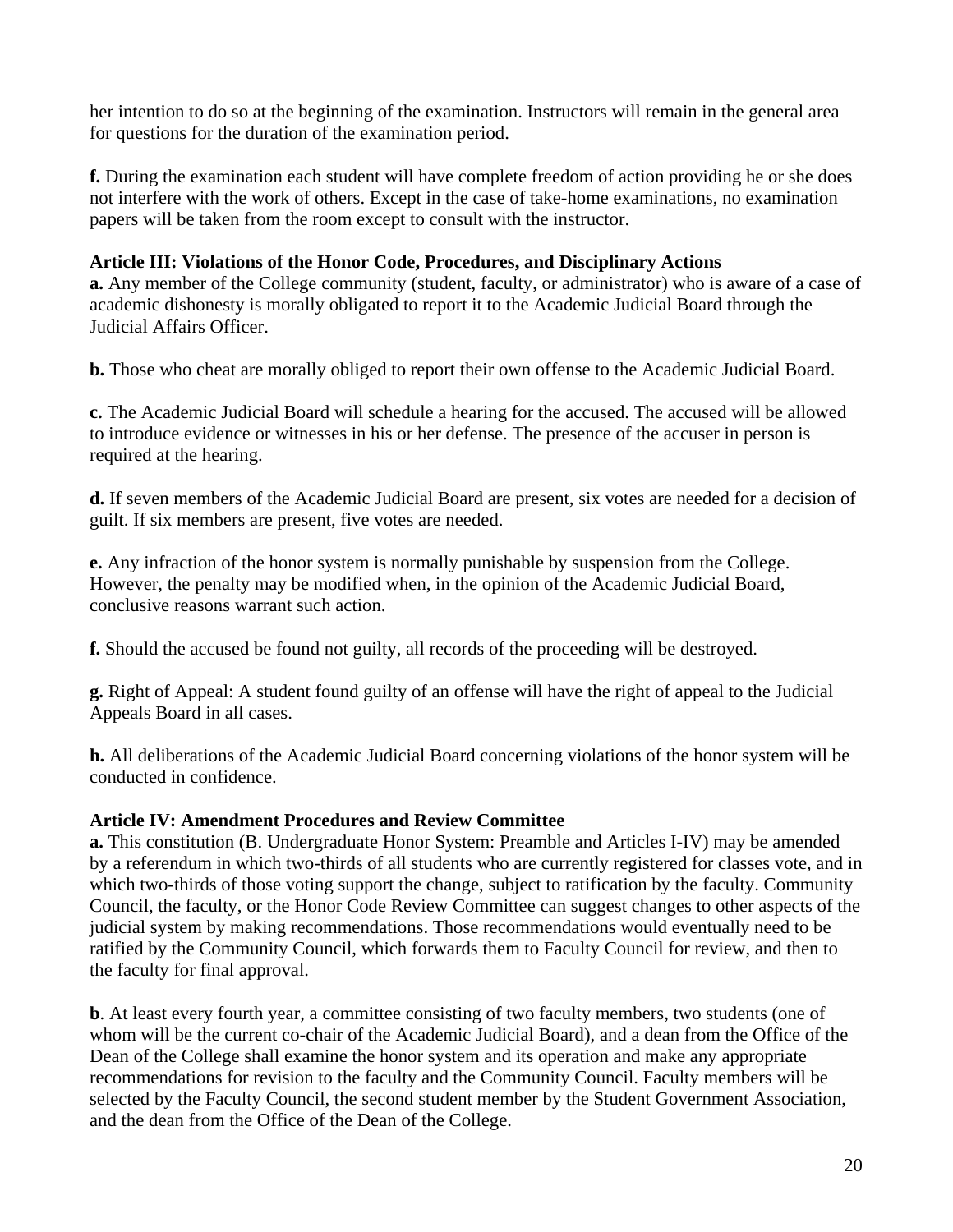# **Appendix B Honor Code Constitution with HCRC Recommended Changes**

### **Undergraduate Honor System**

In 2001, both the student body and the faculty reaffirmed their commitment to the Honor Code through a student referendum and faculty ratification.

# **Constitution of the Undergraduate Honor System**

All assigned academic work is conducted under the terms of the Undergraduate Honor System, which follows in full:

# **Preamble**

The students of Middlebury College believe that individual undergraduates must assume responsibility for their own integrity on all assigned academic work. This constitution has been written and implemented by students in a community of individuals that values academic integrity as a way of life. The Middlebury student body, then, declares its commitment to an honor system that fosters moral growth and to a code that will not tolerate academic dishonesty in the College community.

# **Article I: Honor System**

**a**. Before enrolling in Middlebury College each student must agree to abide by and uphold this honor system. Additional commitments to the honor system should be part of orientation week activities.

*b. The Judicial Affairs Officer* shall prepare a statement for all incoming students describing the aims and operation of the academic honor system. *The Judicial Affairs Officer* will be responsible for an orientation session during orientation week so that all new students fully understand the system.

**c**. The Academic Judicial Board will meet annually at the beginning of the fall term with deans from the Office of the Dean of the College, the Community Judicial Board, and the Judicial Appeals Board to review the honor system and to orient new members.

# *Article II: Examination Procedure*

**a.** Only authorized materials may be used during an examination.

**b**. Instructors will remain in the general area for questions for the duration of the examination period.

**c**. During the examination each student will have complete freedom of action providing he or she does not interfere with the work of others. Except in the case of take-home examinations, no examination papers will be taken from the room except to consult with the instructor.

# **Article III: Violations of the Honor Code, Procedures, and Disciplinary Actions**

**a.** Any member of the College community (student, faculty, or administrator) who is aware of a case of academic dishonesty is morally obligated to report it *to the professor or the Judicial Affairs Officer.* 

**b.** Those who cheat are morally obliged to report their own offense *to the professor or the Judicial Affairs Officer.*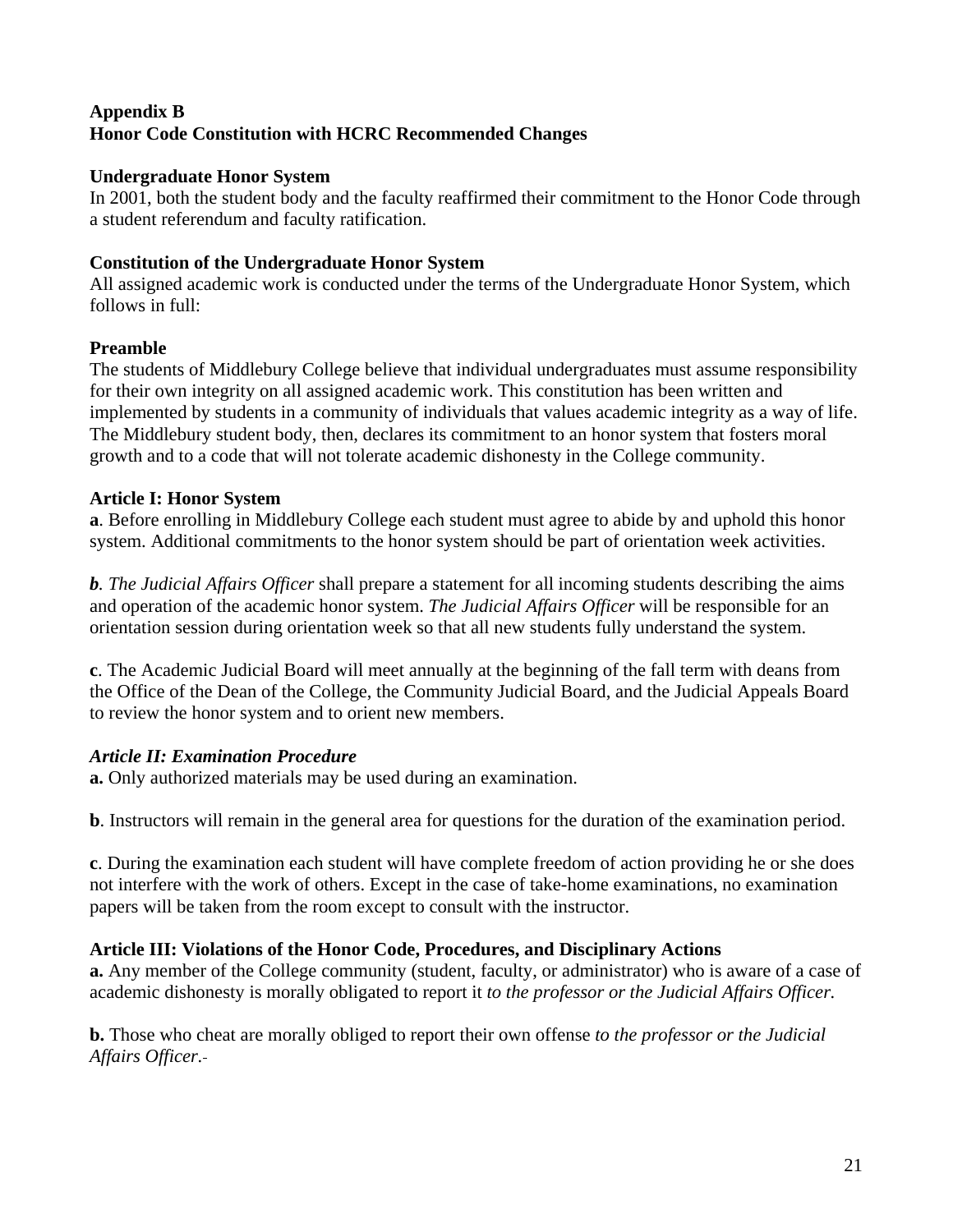#### *c. Alleged violations will be handled according to the academic disciplinary policies of the current Middlebury College Handbook.*

*d. For cases that are heard by the Academic Judicial Board,* if seven members of the Academic Judicial Board are present, six votes are needed for a decision of guilt. If six members are present, five votes are needed.

**e.** Any infraction of the honor system is normally punishable by suspension from the College. However, the penalty may be modified when, in the opinion of the Academic Judicial Board, conclusive reasons warrant such action.

**f.** Should the accused be found not guilty, all records of the proceeding will be destroyed.

**g.** Right of Appeal: A student found guilty of an offense will have the right of appeal to the Judicial Appeals Board in all cases.

**h.** All deliberations of the Academic Judicial Board concerning violations of the honor system will be conducted in confidence.

#### **Article IV: Amendment Procedures and Review Committee**

**a.** This constitution (B. Undergraduate Honor System: Preamble and Articles I-IV) may be amended by a referendum in which two-thirds of all students who are currently registered for classes vote, and in which two-thirds of those voting support the change, subject to ratification by the faculty. Community Council, the faculty, or the Honor Code Review Committee can suggest changes to other aspects of the judicial system by making recommendations. Those recommendations would eventually need to be ratified by the Community Council, which forwards them to Faculty Council for review, and then to the faculty for final approval.

**b**. At least every fourth year, a committee consisting of two faculty members, two students (one of whom will be the current co-chair of the Academic Judicial Board), and a dean from the Office of the Dean of the College shall examine the honor system and its operation and make any appropriate recommendations for revision to the faculty and the Community Council. Faculty members will be selected by the Faculty Council, the second student member by the Student Government Association, and the dean from the Office of the Dean of the College.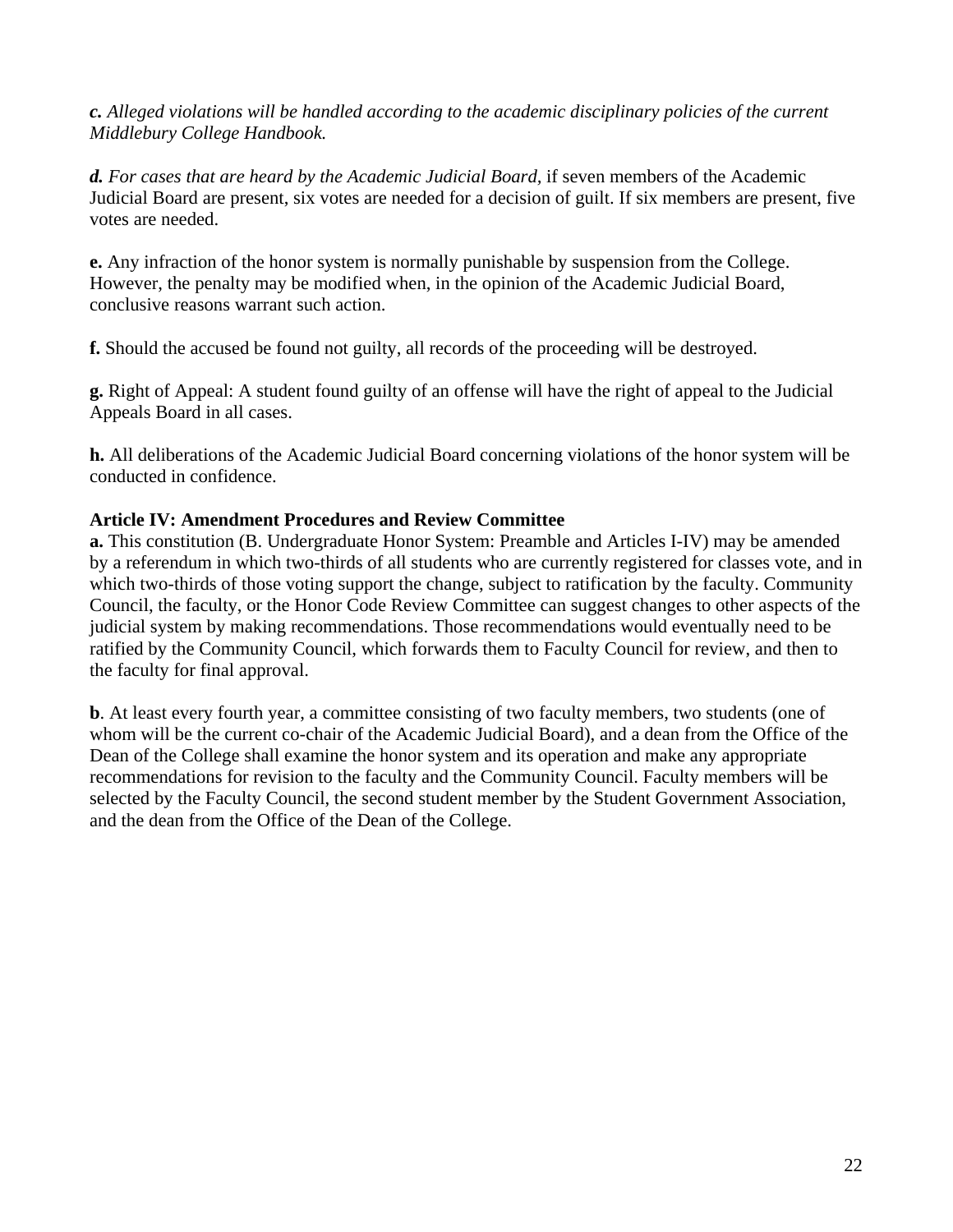### **Appendix C Excerpted Notes from Faculty Meeting, April 11, 2008 Discussion of Honor Code**

Faculty Council. To speak on behalf of the Faculty Council, Mr. Fernandez was invited to come forward. Referring to the proposal to permit faculty to proctor exams in the meeting packet, Mr. Fernandez said that legal counsel and the parliamentarian have informed him that no major revisions of the Honor Code can be made without a student vote. In order to make any changes to the code, twothirds of current students who are registered for classes must vote, and two-thirds of those voting must support the changes. The changes must then be ratified by the faculty. Faculty Council will therefore not be forwarding this proposal, but will replace it with a sense of the faculty motion.

He briefly explained the reason for the timing of this discussion, noting concerns raised by some faculty and an entire department. Many believe the system is not working, so we need to reduce opportunities for students to cheat. Faculty Council then proposed that faculty be allowed to proctor their own exams. Mr. Fernandez made the following motion to replace its proposal: "In the next review of the constitution of the honor system, which must take place no later than next year, faculty shall not approve the honor code without the option of proctoring their own exams." The motion was seconded.

This led to significant discussion about whether this is the right way to handle this issue in light of the upcoming review of the honor system. The motion would actually be binding the faculty to vote in a particular way. Mr. Fernandez expressed the hope that the faculty would be able to exert some power in the outcome of the review. But some thought we should just wait until any new language is proposed and then vote it up or down.

Mr. Olinick provided a quick history of the honor system. It was adopted in the 1960s, when faculty were willing to relinquish its power to dictate proctoring. We may view this as an unwise decision now, but it was done. One faculty member wondered if the faculty could withdraw its consent for an honor code. President Liebowitz noted a legal case pending in the Vermont Supreme Court, in which the legal standing of the honor code is being challenged. Because the Handbook is considered a contract between faculty and students, we are required to follow it.

Faculty generally voiced concern that by waiting for students to propose a change, their hands would be tied. Mr. Wyatt, who has served on the honor code review committee, pointed out that amendments to the code have typically strengthened the hands of the students. He suggested that faculty initiate a discussion with students about these concerns.

Mr. Ward wondered if this really was a problem. Do we know how many students really cheat? Mr. Fernandez noted the very revealing survey that Mr. Jordan did a few years ago. His results indicated that approximately 50% of students admit to cheating of some kind. Ms. Holmes also has a student doing a study on the subject this semester. Ms. Holmes reviewed some of the data she has already received. Of 482 students surveyed, 49% said they had witnessed cheating; among those, 60% have seen cheating more than once in a semester; and 36% admit cheating themselves. She suggested that in order to get more accurate results, we should look at seniors only. She followed up by commenting that we expect students to self-police, but this isn't happening. When asked why they don't turn others or themselves in, they admit they don't care, that it's none of their business, or not their responsibility. In light of these data and comments, we need to begin proctoring because someone needs to care.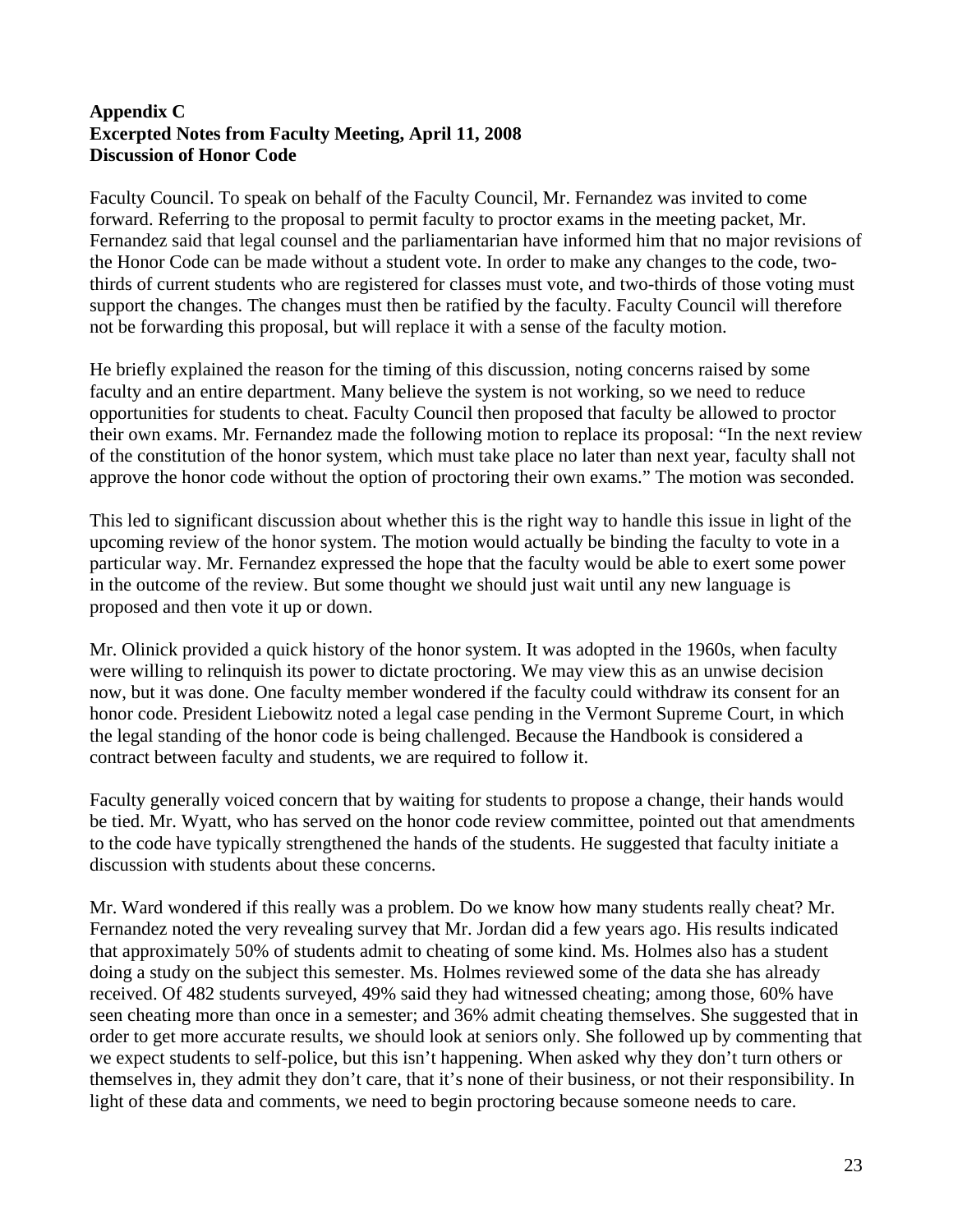Mr. Jordan made some comments regarding cheating in general and some suggestions for dealing with it. Research suggests that our situation is bad, but not as bad as the national average. We are unique because of the honor code. He pointed out that schools with an honor code generally have a lower incidence of cheating than schools without one. To solve this problem, we need to address it at several levels. In fact, there is no evidence that proctoring reduces cheating. We could expend our energy in a better way. For example, we can spend 15 minutes at the start of the semester talking about integrity and moral issues. We can spend 5 minutes before each exam to talk about dishonesty. He said he believes this would have a greater benefit than the faculty taking a unilateral action. He suggested we evaluate the honor code next year as scheduled and then see where we are. We certainly need to involve students in the discussion.

But Mr. Fernandez reiterated that a large number of faculty think we have a crisis because the system is not working. If we don't trust the system, what good is it?

Dean Spears, speaking as chair of the academic judicial board said he could affirm Ms. Holmes' observations about students' willingness to police one another. Students believe in the honor code, but not when it's related to another student. They don't want to turn in their peers. The Office of Student Life has been having discussions about how to engage students in a discussion about accountability and self-governance in social life issues. We need to involve students, but it should be a broad discussion including academic and social honor codes.

There was a brief discussion about how much of the honor code covers proctoring. Mr. Olinick pointed out that a significant portion of the Constitution of the Honor System addresses proctoring. He also noted that the honor code allows faculty to request permission from the Academic Judicial Board to proctor if they can substantiate need. Dean Spears noted the Board had not received any recent requests.

Some faculty said they believe a large number of students do not cheat. Mr. Fernandez said he recently spoke with three officers of SGA, who defended the honor code and were surprised by the reported number of cheaters at Middlebury. There was by a brief discussion of the process of making changes to the constitution. Mr. Emerson reiterated that faculty must ratify any changes that are recommended. But some wondered what would happen if the faculty refused to ratify the changes. Can the faculty withdraw its support for the honor system? President Liebowitz has asked Mr. Emerson to look into the possibilities. Provost Byerly said that if we don't have an honor code, we would still need some kind of disciplinary rules, which is what we would have to work with. President Liebowitz will be speaking with College counsel next week.

Following more discussion, Mr. Fernandez changed the sense of faculty motion and read it for the faculty. He moved the following language: "Faculty wish the entire college community to engage in a thorough review of the Constitution of the Undergraduate Honor System, that will consider proctoring, to commence in 2008-09." The motion was seconded. By a show of hands the motion passed.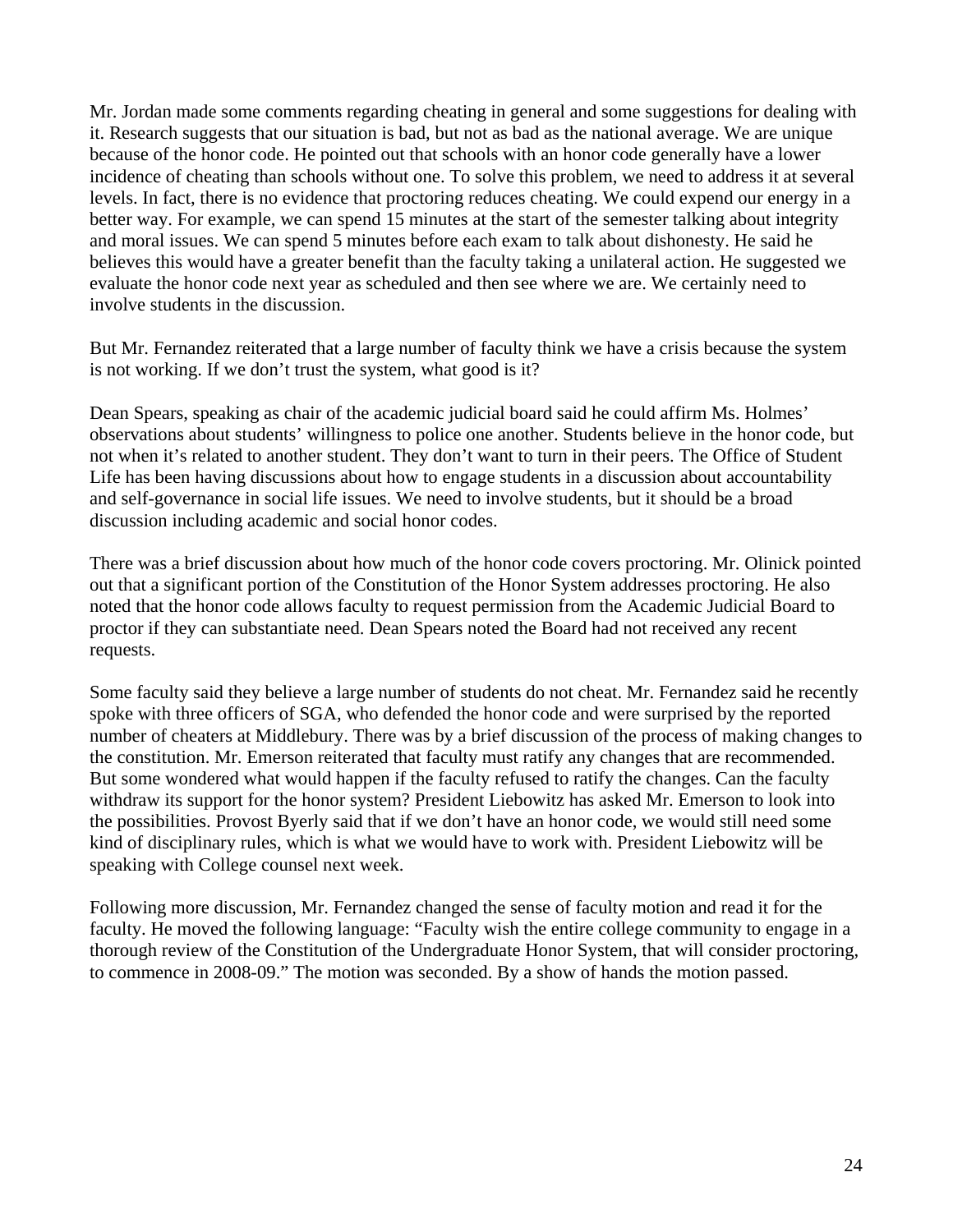# **Appendix D Letter from the HCRC in** *The Campus***, 9/25/2008**

To the Middlebury College Community,

We write to introduce you to our work as the 2008-09 Honor Code Review Committee, and to invite your participation in our review process in the months ahead.

In 1963, Middlebury College students developed and implemented an Honor Code that was introduced with the following Preamble: "The students of Middlebury College believe that individual undergraduates must assume responsibility for their own integrity on all assigned academic work. This constitution has been written and implemented by students in a community of individuals that values academic integrity as a way of life. The Middlebury student body, then, declares its commitment to an honor system that fosters moral growth and to a code that will not tolerate academic dishonesty in the College community." The spirit of this code is simple in structure: the faculty agrees not to proctor inclass exams and to offer take-home exams, and in exchange for the trust of their professors, the student body agrees to uphold academic integrity in their work and in the work of their peers.

The Honor Code's constitution requires that every four years, a review committee "shall examine the honor system and its operation and make any appropriate recommendations for revision to the faculty and the Community Council." The review committee must consist of a member of the dean of the College staff; two faculty members appointed by Faculty Council, and two students, one of whom must be the co-chair of the Academic Judicial Board.

As the committee's charge is fairly broad, it has been up to each group to shape its focus to reflect the current campus environment and concerns. As the College community has historically expressed overall satisfaction with the presence of an honor code, past review processes have been focused on the effective administration of this system, and on how best to support community adherence to its principles.

Our current environment, however, requires that our committee broaden our scope of inquiry. At the April 2008 faculty meeting, several professors expressed concerns about the presence of cheating in the classroom and raised the possibility of returning to a system of proctoring exams. An energetic discussion ensued that revealed that a portion of Middlebury's faculty have significant reservations about the extent to which students are not only doing honest work themselves, but are proctoring each other, as the Honor Code requires. Those present voted to delay faculty action to allow the Honor Code Review Committee to conduct its scheduled review in the current year in hope that this issue would be thoroughly explored.

We therefore cannot take for granted at the outset of our work that there is universal campus support for the continued presence of an honor code. As a result, we undertake this review process not to answer the question of how best to strengthen Middlebury's Honor Code, but how best to strengthen the practice of academic integrity at Middlebury. Our recommendations may fall into one of three categories: we may recommend strengthening the promotion and administration of the existing Honor Code; we may recommend amending it to adjust its policies and/or introduce new ones; or we may recommend abandoning it if other approaches to upholding academic integrity appear more promising.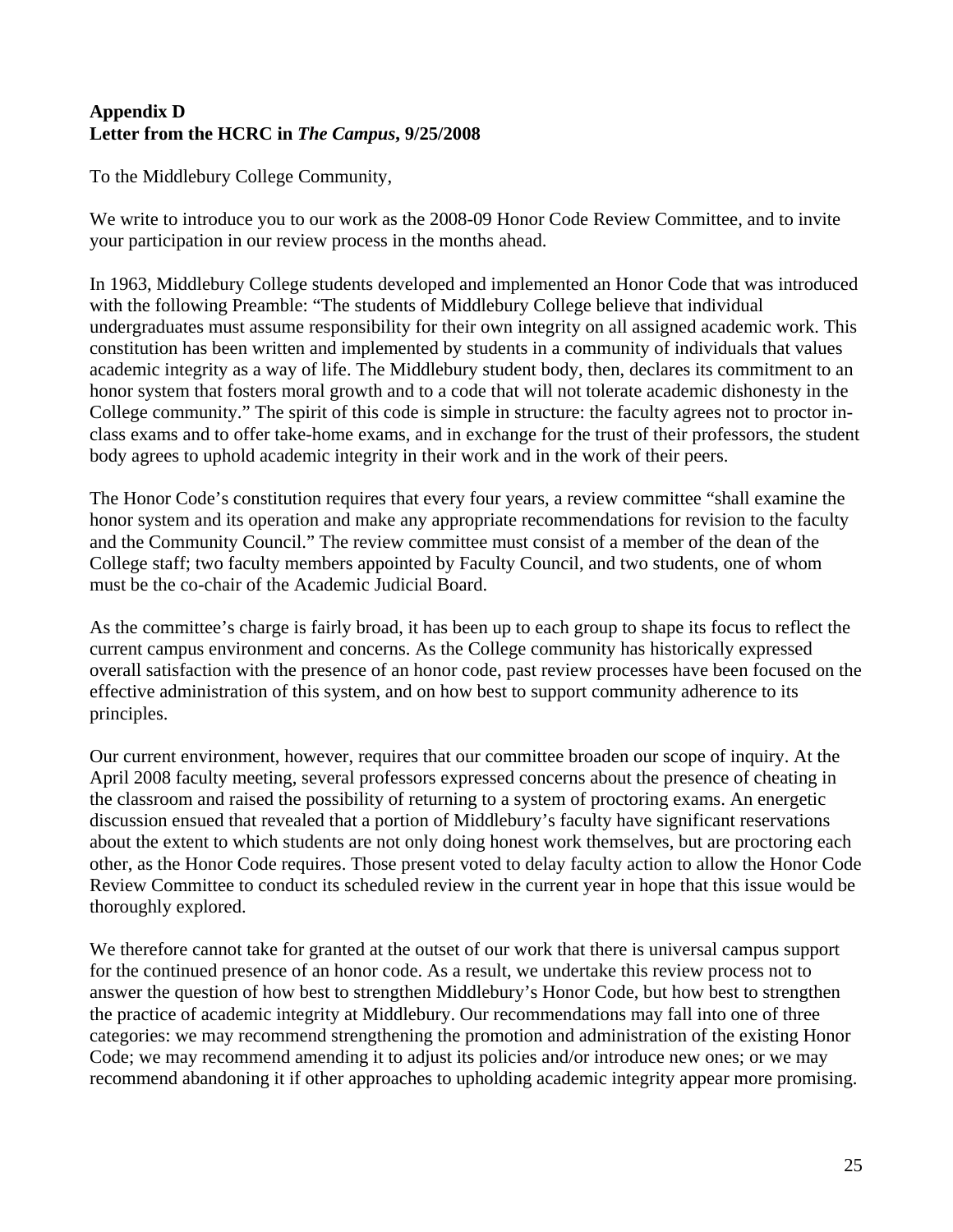Our success in developing these recommendations will be dependent upon the candid and thoughtful engagement of the entire Middlebury community. We anticipate an agenda that will involve multiple and ongoing opportunities for input from students, faculty and staff, including focus groups, individual conversations, and open campus meetings. We commit to providing regular updates of our work and projections for our next steps, and to listening carefully and objectively to all who share their thoughts with us.

You will be hearing more details from us in the coming weeks. In the meantime, we thank you in advance for your participation in this vital community conversation.

Sincerely,

The 2008-09 Honor Code Review Committee: Jamal Davis '11 Associate Dean of the College Karen Guttentag Assistant Professor of Economics Jessica Holmes Alex Schloss '09.5 Associate Professor of History Jacob Tropp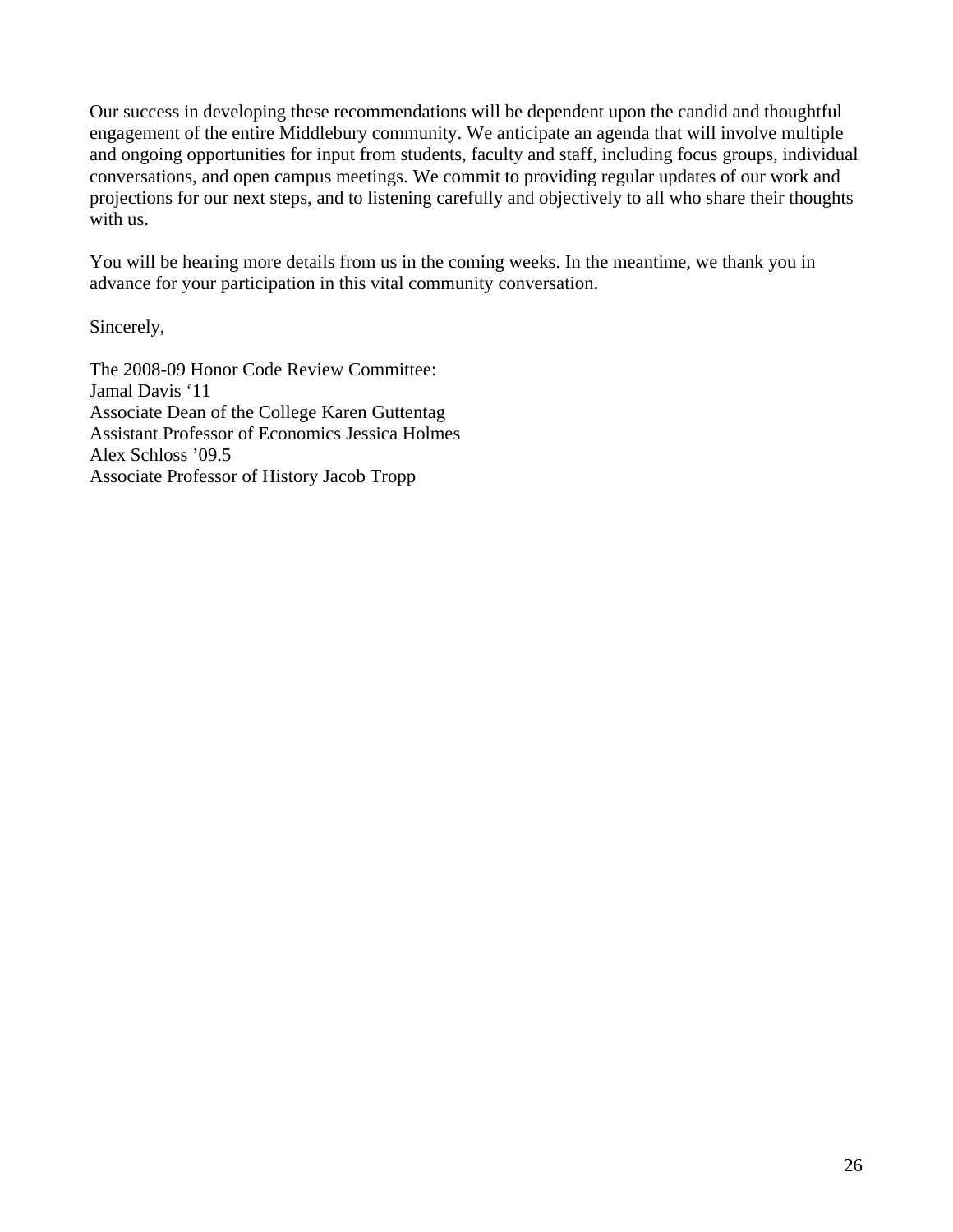# **Appendix E**

# **Detailed Academic Disciplinary History since Fall 2004**

| Please note that all higlighted entries reflect cases where multiple students are charged in the same incident |  |
|----------------------------------------------------------------------------------------------------------------|--|
|                                                                                                                |  |

| Semester         | <b>Charge</b> | <b>Disposition Outcome</b> |            | Field                                   | <b>Detailed summary</b>                                            | <b>Sanction</b>                                       |
|------------------|---------------|----------------------------|------------|-----------------------------------------|--------------------------------------------------------------------|-------------------------------------------------------|
|                  |               |                            |            |                                         |                                                                    |                                                       |
| <b>Fall 2004</b> | cheating      | <b>AJB</b>                 | Guilty     | <b>Music</b>                            | Duplicate submission of written work                               | Reprimand; F on the assignment                        |
| <b>Fall 2004</b> | plagiarism    | <b>AJB</b>                 | Guilty     | Religion                                | Submission of a paper and exam with uncited<br><b>sources</b>      | Suspension for spring semester;<br>F in class         |
| <b>Fall 2004</b> | plagiarism    | <b>AJB</b>                 | Guilty     | English Literature                      | Submission of a paper with uncited sources                         | Reprimand; F on the assignment                        |
| <b>Fall 2004</b> | cheating      | <b>AJB</b>                 | Not guilty | <b>Economics</b>                        | Alleged unauthorized collaboration                                 | N/A                                                   |
| <b>Fall 2004</b> | cheating      | <b>AJB</b>                 | Not guilty | Economics                               | Alleged unauthorized collaboration                                 | N/A                                                   |
| <b>Fall 2004</b> | plagiarism    | <b>AJB</b>                 | Guilty     | Spanish                                 | Submission of a paper with uncited sources                         | Reprimand; F on the assignment                        |
| Winter 2005      | plagiarism    | AJB                        | Guilty     | Psychology                              | Submission of assignment with uncited sources                      | Suspension for spring semester;<br><b>F</b> in class  |
| Spring 2005      | cheating      | AJB                        | Guilty     | Psychology                              | Use of textbook during closed-book exam                            | Academic disciplinary probation;<br>F in class        |
| Spring 2005      | cheating      | AJB                        | Guilty     | <b>IEnvironmental</b><br><b>Studies</b> | Accessed notes left in bathroom during final<br>exam               | Suspension for summer; F in<br>class                  |
| Spring 2005      | plagiarism    | <b>AJB</b>                 | Guilty     | Spanish                                 | Submission of take-home exam with uncited<br>sources               | Reprimand; F on the assignment                        |
| Spring 2005      | cheating      | <b>AJB</b>                 | Guilty     |                                         | Computer Science Use of unauthorized aid on an exam                | Suspension for fall semester; F<br>in class           |
|                  |               |                            |            |                                         |                                                                    |                                                       |
| <b>Fall 2005</b> | plagiarism    | AJB                        | Guilty     | Philosophy                              | Submission of take-home exam with uncited<br>Isources              | Suspended for spring semester;<br>F on assignment     |
| <b>Fall 2005</b> | cheating      | AJB                        | Guilty     |                                         | Computer Science Use of unauthorized aid on an assignment          | Academic disciplinary probation;<br>F on assignment   |
| <b>Fall 2005</b> | plagiarism    | AJB                        | Guilty     | Italian                                 | Submission of a paper with uncited sources                         | Reprimand; F on the assignment                        |
| <b>Fall 2005</b> | cheating      | <b>AJB</b>                 | Guilty     | Mathematics                             | Unauthorized collaboration on a mid-term exam Semester; F in class | Suspended for winter and spring                       |
| <b>Fall 2005</b> | cheating      | <b>AJB</b>                 | Guilty     | Mathematics                             | Unauthorized collaboration on a mid-term exam                      | Academic disciplinary probation;<br><b>F</b> in class |
| <b>Fall 2005</b> | plagiarism    | AJB                        | Guilty     |                                         | <b>FYSE: Economics Submission of paper with uncited sources</b>    | Suspension for winter term; F on<br>assignment        |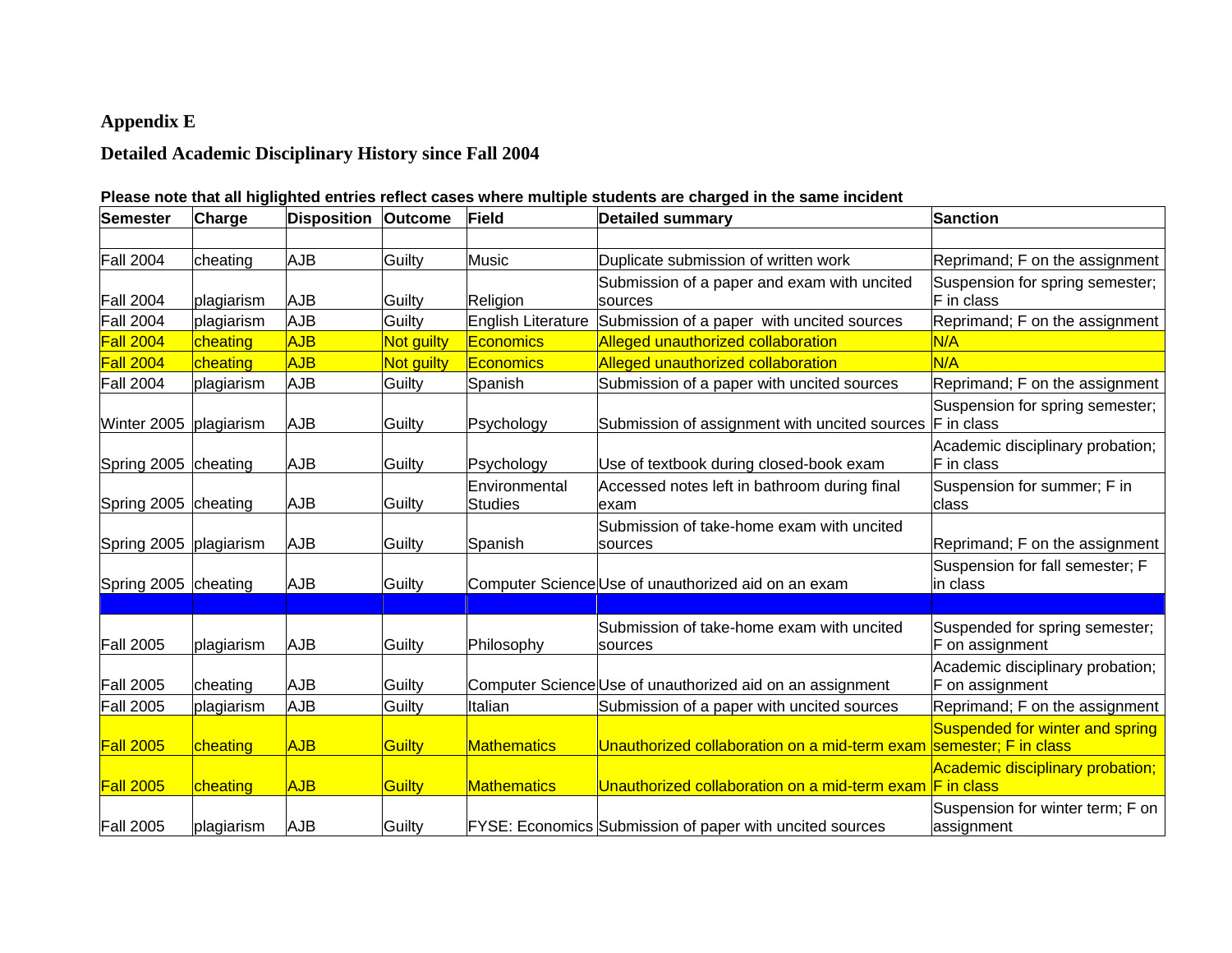| <b>Fall 2005</b>     | plagiarism | AJB        | Guilty     | <b>Classics</b>         | Submission of a paper with uncited sources                | Reprimand; correction and<br>resubmission of paper       |
|----------------------|------------|------------|------------|-------------------------|-----------------------------------------------------------|----------------------------------------------------------|
| Spring 2006          | plagiarism | <b>AJB</b> | Guilty     | Economics               | Use of unauthorized aid on an assignment                  | Reprimand; F on the assignment                           |
| Spring 2006          | plagiarism | <b>AJB</b> | Guilty     |                         | Computer Science Use of unauthorized aid on an assignment | Temporary suspension; F on the<br>assignment             |
| Spring 2006 cheating |            | AJB        | Guilty     | Biology                 | <b>Falsification of data</b>                              | Academic disciplinary probation;<br>F in class           |
| Spring 2006          | plagiarism | <b>AJB</b> | Guilty     | Philosophy              | Submission of paper with uncited sources                  | Temporary suspension; F in the<br>class                  |
| Spring 2006          | plagiarism | <b>AJB</b> | Guilty     | Mathematics             | Plagiarized work of another student                       | Reprimand; F on the assignment                           |
| Spring 2006          | plagiarism | <b>AJB</b> | Not guilty | Mathematics             | Alleged unauthorized collaboration                        | N/A                                                      |
| Spring 2006          | plagiarism | AJB        | Guilty     | Spanish                 | Use of unauthorized aid on assignments in two<br>classes  | Suspended for fall semester; F in<br>class               |
| Spring 2006          | cheating   | <b>AJB</b> | Not guilty | Economics               | Alleged unauthorized collaboration                        | N/A                                                      |
| Spring 2006          | cheating   | <b>AJB</b> | Not guilty | <b>Economics</b>        | Alleged unauthorized collaboration                        | N/A                                                      |
| Spring 2006          | cheating   | <b>AJB</b> | Guilty     | Economics               | Pre-exam access to correct answers                        | Suspended for fall and spring<br>semester; F in class    |
|                      |            |            |            |                         |                                                           |                                                          |
|                      |            |            |            | English and<br>American |                                                           |                                                          |
| <b>Fall 2006</b>     | plagiarism | AJB        | Not guilty | Literature              | Alleged plagiarism of another student's work              | N/A                                                      |
| <b>Fall 2006</b>     | plagiarism | <b>AJB</b> | Guilty     | Arabic                  | Submission of paper with uncited sources                  | Suspension for winter and spring<br>semester; F in class |
| Fall 2006            | cheating   | <b>AJB</b> | Guilty     | <b>Economics</b>        | Unauthorized collaboration on a mid-term exam             | Suspension for winter term; F in<br>class                |
| <b>Fall 2006</b>     | cheating   | <b>AJB</b> | Not guilty | <b>Economics</b>        | Alleged unauthorized collaboration                        | N/A                                                      |
| <b>Fall 2006</b>     | cheating   | <b>AJB</b> | Not guilty | Economics               | Alleged unauthorized collaboration                        | N/A                                                      |
| <b>Fall 2006</b>     | plagiarism | <b>AJB</b> | Guilty     | <b>FYSE: Religion</b>   | Submission of paper with uncited sources                  | Suspension for winter term; F in<br>class                |
| <b>Fall 2006</b>     | plagiarism | <b>AJB</b> | Not guilty | French                  | Alleged submission of paper with uncited<br>sources       | N/A                                                      |
| Fall 2006            | cheating   | <b>AJB</b> | Guilty     | Mathematics             | Unauthorized collaboration on take-home exam              | Suspension for winter term; F in<br>class                |
| <b>Fall 2006</b>     | cheating   | <b>AJB</b> | Guilty     | <b>Mathematics</b>      | Unauthorized collaboration on take-home exam              | Suspension for winter term; F in<br>class                |
|                      |            |            |            |                         |                                                           |                                                          |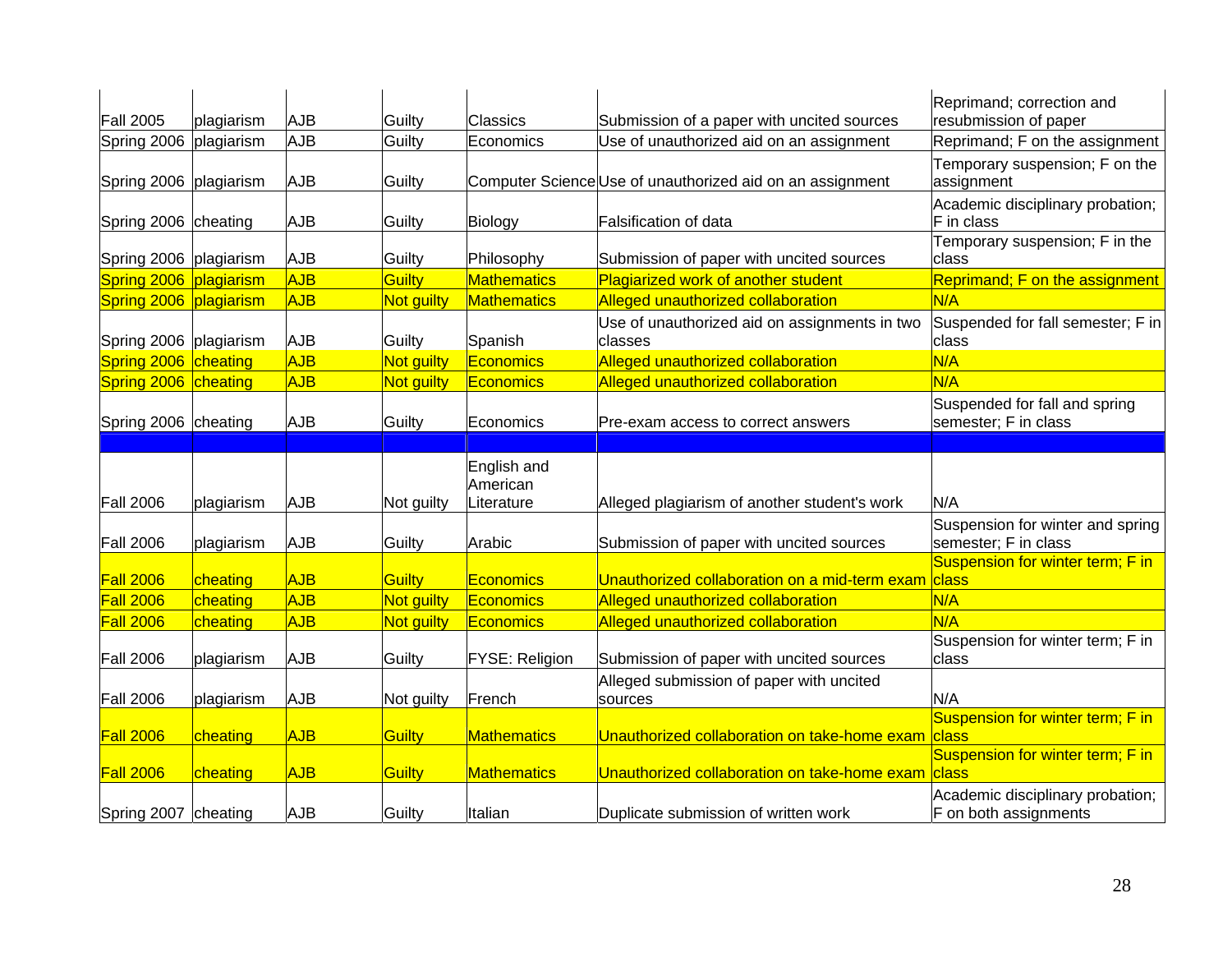| Spring 2007        | cheating   | <b>AJB</b>         | Guilty            | Economics                          | Use of unauthorized aid on exam; second<br>academic offense        | Suspension for one year; work<br>with a counselor                                                |
|--------------------|------------|--------------------|-------------------|------------------------------------|--------------------------------------------------------------------|--------------------------------------------------------------------------------------------------|
| Spring 2007        | cheating   | AJB                | Not guilty        | <b>Economics</b>                   | Alleged unauthorized collaboration on exam                         | N/A                                                                                              |
| Spring 2007        | cheating   | AJB                | Not guilty        | Economics                          | Alleged unauthorized collaboration on exam                         | N/A                                                                                              |
| Spring 2007        | cheating   | AJB                | Not guilty        | Economics                          | Alleged unauthorized collaboration on exam                         | N/A                                                                                              |
| Spring 2007        | cheating   | AJB                | Not guilty        | Economics                          | Alleged unauthorized collaboration on exam                         | N/A                                                                                              |
| Spring 2007        | plagiarism | <b>AJB</b>         | Guilty            | American Studies                   | Submission of paper with uncited sources                           | Reprimand; F on assignment                                                                       |
| Spring 2007        | plagiarism | <b>AJB</b>         | Guilty            | History of Art and<br>Architecture | Submission of paper with uncited sources                           | Academic disciplinary probation;<br>F in class                                                   |
| <b>Spring 2007</b> | cheating   | AJB                | Guilty            | <b>Economics</b>                   | <b>Unauthorized collaboration</b>                                  | <b>Suspension for fall semester; F</b><br>in class                                               |
| Spring 2007        | cheating   | AJB                | Not guilty        | Economics                          | Alleged unauthorized collaboration                                 | N/A                                                                                              |
| Spring 2007        | cheating   | AJB                | Not guilty        | Economics                          | Alleged unauthorized collaboration                                 | N/A                                                                                              |
| Spring 2007        | plagiarism | <b>AJB</b>         | Guilty            | Italian (Study<br>Abroad)          | Submission of paper with uncited sources                           | Suspension for fall semester; F<br>in class                                                      |
|                    |            |                    |                   | American                           | Alleged submission of paper with uncited                           |                                                                                                  |
| Fall 2007          | plagiarism | <b>AJB</b>         | Not guilty        | Literature                         | sources                                                            | N/A                                                                                              |
| <b>Fall 2007</b>   | plagiarism | <b>AJB</b>         | Guilty            | lGerman                            | Submission of paper with uncited sources                           | Academic disciplinary probation;<br>F in class; required meeting with<br>writing tutor from CTLR |
|                    |            | Dean's             |                   | FYSE: Film and                     |                                                                    |                                                                                                  |
| <b>Fall 2007</b>   | plagiarism | Sanction           | Guilty            | Media Culture                      | Submission of paper with uncited sources                           | Reprimand; F on assignment                                                                       |
| <b>Fall 2007</b>   | cheating   | <b>AJB</b>         | Not guilty        | <b>Mathematics</b>                 | Alleged use of unauthorized aid on exam                            | N/A                                                                                              |
| <b>Fall 2007</b>   | cheating   | <b>AJB</b>         | Guilty            | Study abroad                       | Falsified transcript grades; turned self in on own Reprimand       |                                                                                                  |
| <b>Fall 2007</b>   | plagiarism | Dean's<br>Sanction | Guilty            | Biology                            | Plagiarized work of another student                                | Tempoprary suspension; F in<br>class                                                             |
| Spring 2008        | plagiarism | Dean's<br>Sanction | Guilty            | Environmental<br><b>Studies</b>    | Submission of paper with uncited sources                           | F in class                                                                                       |
| Spring 2008        | plagiarism | AJB                | Guilty            | <b>Music</b>                       | Plagiarized work of another student                                | Suspension for fall and winter<br>term; F in class                                               |
| Spring 2008        | plagiarism | <b>AJB</b>         | <b>Not guilty</b> | <b>Music</b>                       | Alleged plagirizing of another student's work                      | N/A                                                                                              |
|                    |            |                    |                   |                                    |                                                                    |                                                                                                  |
| <b>Fall 2008</b>   | cheating   | AJB                | <b>Guilty</b>     | <b>Mathematics</b>                 | Unauthorized collaboration on take-home exam Reprimand; F in class |                                                                                                  |
| <b>Fall 2008</b>   | cheating   | <b>AJB</b>         | Guilty            | <b>Mathematics</b>                 | Unauthorized collaboration on take-home exam                       | <b>Reprimand</b> ; F in class                                                                    |
| <b>Fall 2008</b>   | cheating   | <b>AJB</b>         | Guilty            | <b>Political Science</b>           | Books left in bathroom during exam                                 | Suspended for spring term; F on<br>exam                                                          |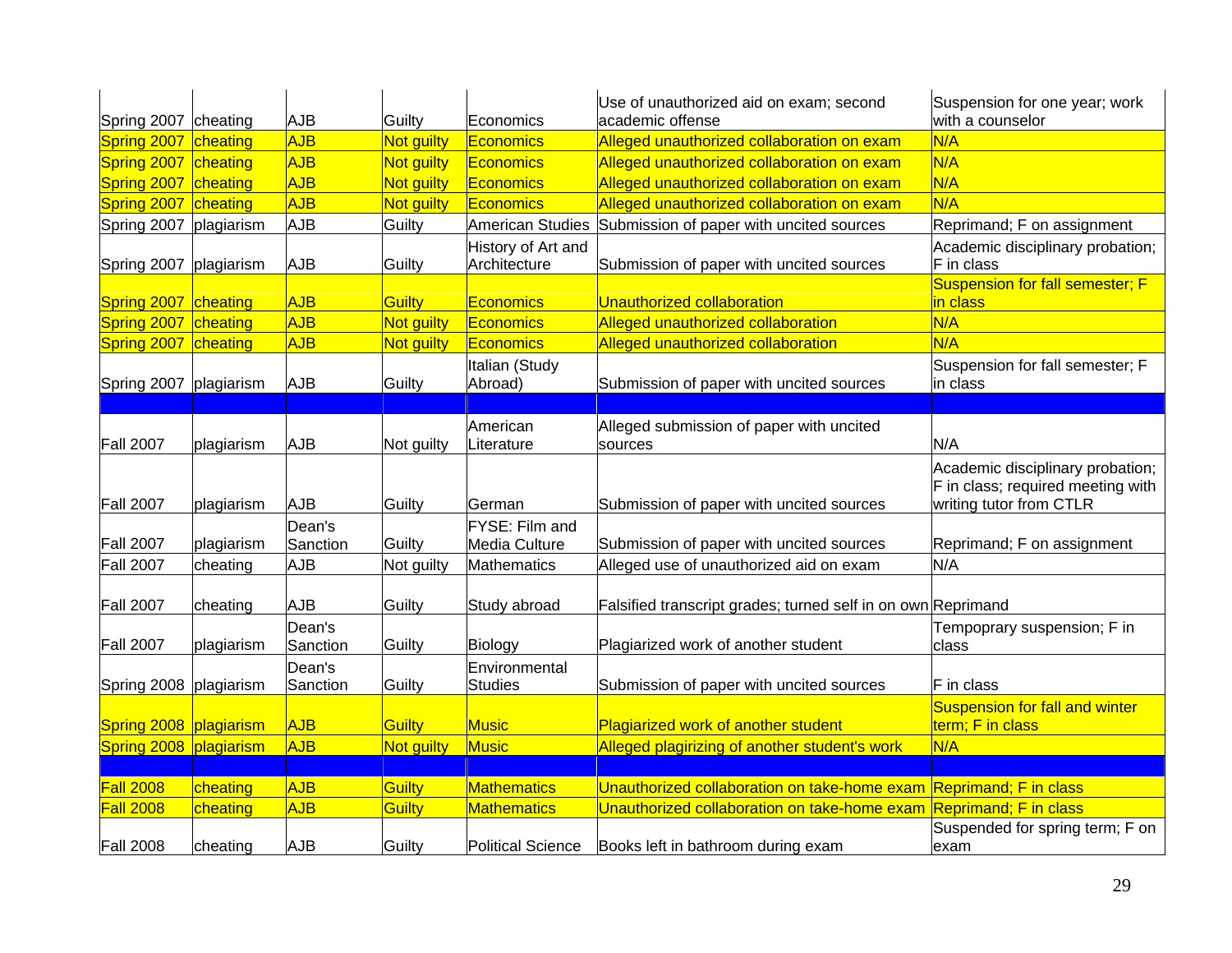| <b>Fall 2008</b>                       | cheating   | Dean's<br><b>Sanction</b> | Guilty |                           | Computer Science Unauthorized collaboration on mid-term                            | Suspension for winter term; F in<br><b>class</b>                                           |
|----------------------------------------|------------|---------------------------|--------|---------------------------|------------------------------------------------------------------------------------|--------------------------------------------------------------------------------------------|
| <b>Fall 2008</b>                       | cheating   | Dean's<br>Sanction        | Guilty |                           | Computer Science Unauthorized collaboration on mid-term                            | Suspension for winter term; F in<br>class                                                  |
| <b>Fall 2008</b>                       | cheating   | lDean's<br>Sanction       | Guilty | <b>Mathematics</b>        | Use of unauthorized aid during exam                                                | Reprimand; F on assignment                                                                 |
| <b>Fall 2008</b>                       | plagiarism | Dean's<br>lSanction.      | Guilty | IInternational<br>Studies | Submission of paper with uncited sources                                           | Suspension for winter term; F in<br>class                                                  |
| <b>Fall 2008</b>                       | plagiarism | AJB                       | Guilty | Psychology                | Submission of homework with uncited sources                                        | Suspension for December break;<br>F in class                                               |
| <b>Fall 2008</b>                       | cheating   | Dean's<br>Sanction        | Guilty | Biology                   | Use of unauthorized aid on exam                                                    | on assignment                                                                              |
| Winter 2009                            | plagiarism | AJB                       | Guilty | <b>Political Science</b>  | Submitted paper with multiple unattributed<br>direct quotations                    | Failing grade on assignment                                                                |
| <b>Fall 2008</b><br>and Winter<br>2009 | plagiarism | AJB                       | Guilty | <b>Political Science</b>  | Submitted papers in three different classes with<br>incited sources and quotations | Failing grade for all three<br>classes, leading to academic<br>failure; academic probation |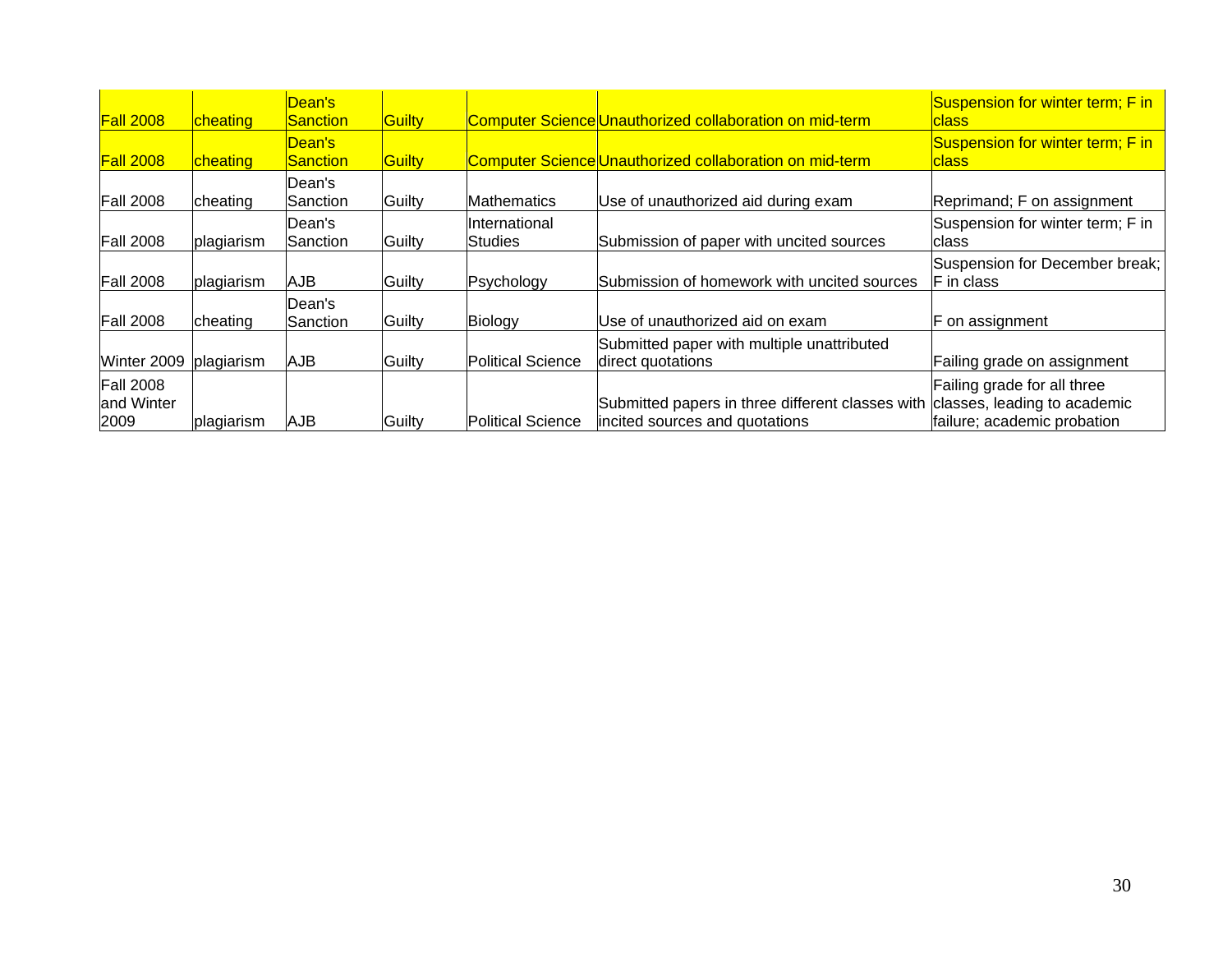#### **Appendix F Resources for Faculty and Students**

- 1. Taylor, Bill. "Integrity: Academic and Political—A Letter to My Students." Oakton Community College. (unpublished Web resource, available at [http://www.academicintegrity.org/educational\\_resources/pdf/Letter\\_To\\_My\\_Students.pdf\)](http://www.academicintegrity.org/educational_resources/pdf/Letter_To_My_Students.pdf)
- 2. Newton, Janice. "Plagiarism and the Challenge of Essay Writing: Learning from our Students." York University. (unpublished Web resource, available at <http://facstaff.elon.edu/sullivan/cheatpap.htm>)
- 3. Lipson, Charles. Doing Honest Work in College: How to Prepare Citations, Avoid Plagiarism, and Achieve Real Academic Success. Chicago: University of Chicago Press, 2004.
- 4. The Center for Academic Integrity: <http://www.academicintegrity.org/index.php>
- 5. Middlebury College Center for Teaching, Learning and Research: <http://www.middlebury.edu/administration/ctlr/>
- 6. The Learning Center at Plagiarism.org: <http://www.plagiarism.org/>